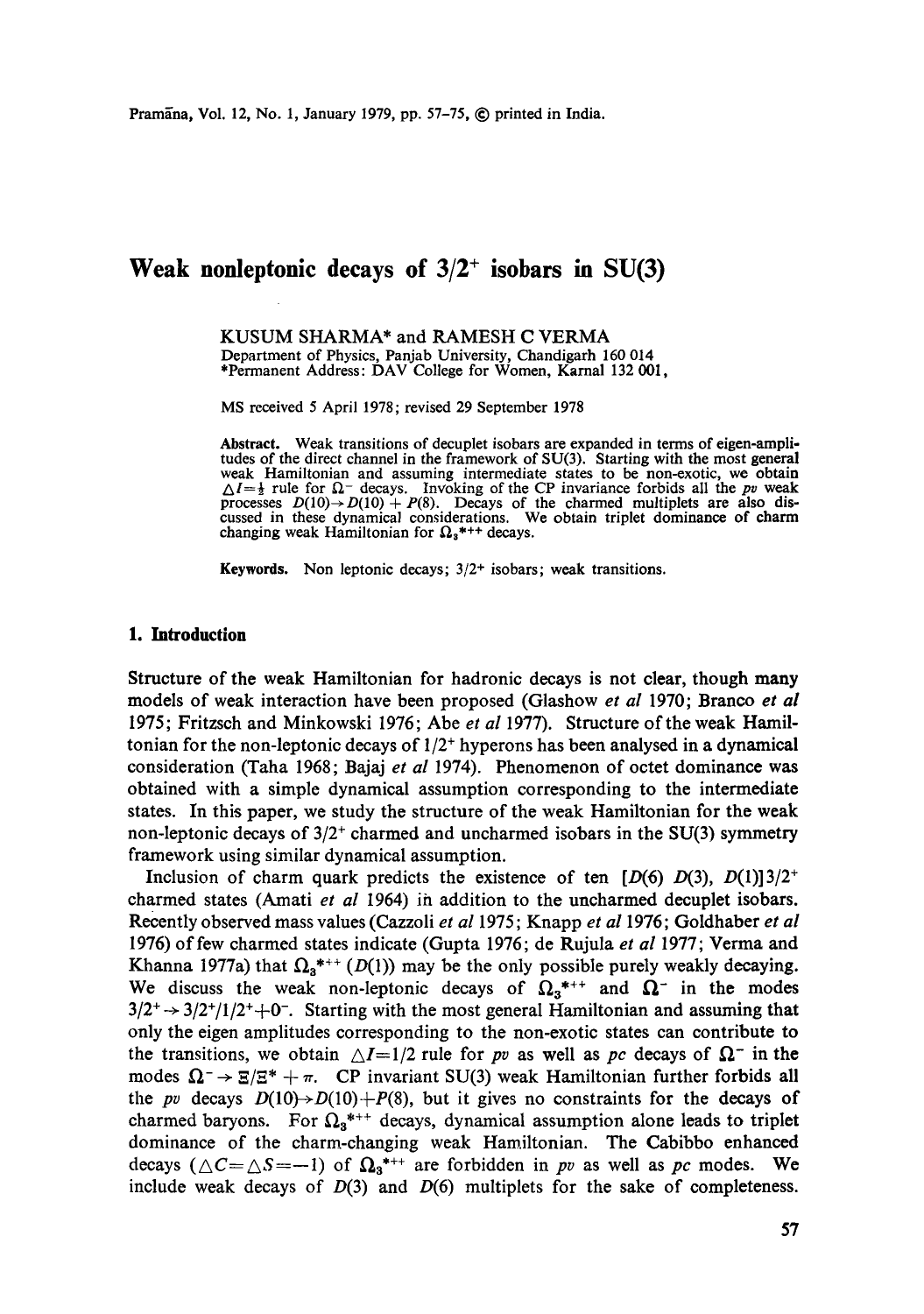## 58 *Kusum Sharma and Ramesh C Verma*

Simple relations are obtained among the decay amplitudes of these charmed isobars. An outline of the method and the weak Hamiltonian are described in  $\S$  2 whereas § 3 gives the details for pv and *pc* decays.

### **2. Preliminaries**

We assume current  $\otimes$  current form of the weak interaction. GIM weak current transforms like

$$
J = \bar{p}n\cos\theta + \bar{p}\lambda\sin\theta - \bar{c}n\sin\theta + \bar{c}\lambda\cos\theta, \qquad (1a)
$$

component of 15 representation of SU(4), where  $\theta$  is the Cabibbo angle. (Dirac operators have been omitted). It has the following SU(3) decomposition

$$
J^8 = \bar{p}n \cos \theta + \bar{p}\lambda \sin \theta,
$$
  

$$
J^3 = -\bar{c}n \sin \theta + \bar{c}\lambda \cos \theta.
$$

Then weak Hamiltonian  $H_w \sim \{J, J^{\dagger}\}$  has the following components:

$$
H_w \sim (\{8, 8\} + \{3, 3^*\}_{\triangle c = 0}) + \{3, 8\}_{\triangle c = -1} + \{8, 3^*\}_{\triangle c = +1}.
$$
 (2a)

Thus charm conserving weak Hamiltonian belongs to the representations present in the direct products

$$
\underline{8} \otimes \underline{8} = \underline{1} \oplus 2(8) \oplus \underline{10} \oplus \underline{10}^* \oplus \underline{27}
$$

$$
\underline{3} \otimes \underline{3}^* = \underline{1} \oplus \underline{8}.
$$

Tensor structure  $T(SII_z)$  of SU(3) weak Hamiltonian can be written as:

$$
H_{w}^{\triangle c=0} \sim T_{(1, 1/2, -1/2)}^{8} + T_{(1, 3/2, -1/2)}^{10} + T_{(1, 1/2, -1/2)}^{10*} + T_{(1, 1/2, -1/2)}^{27} - \sqrt{5} T_{(1, 3/2, -1/2)}^{27}
$$
\n(2b)

whereas charm changing ( $\triangle C=-1$ ) weak Hamiltonian lies in the direct product:

$$
\underline{\mathbf{8}} \otimes \underline{\mathbf{3}} = \underline{\mathbf{3}} \oplus \underline{\mathbf{6}}^* \oplus \underline{\mathbf{15}}.
$$

Charm changing decays can occur through three modes depending upon the change in strangeness. The tensor structure of various components is as follows:

$$
H^{\triangle c=-1} \sim [T_{(-1,1,1)}^{6*}+T_{(-1,1,1)}^{15}] \cot \theta + [T_{(1,0,0)}^{6*}+T_{(1,1,0)}^{15}] \tan \theta
$$
  
+ 
$$
[T_{(0,1/2,1/2)}^{3}+T_{(0,1/2,1/2)}^{6*}+T_{(0,1/2,1/2)}^{15}+T_{(0,1/2,1/2)}^{15}-\sqrt{2} T_{(0,3/2,1/2)}^{15}].
$$
 (2c)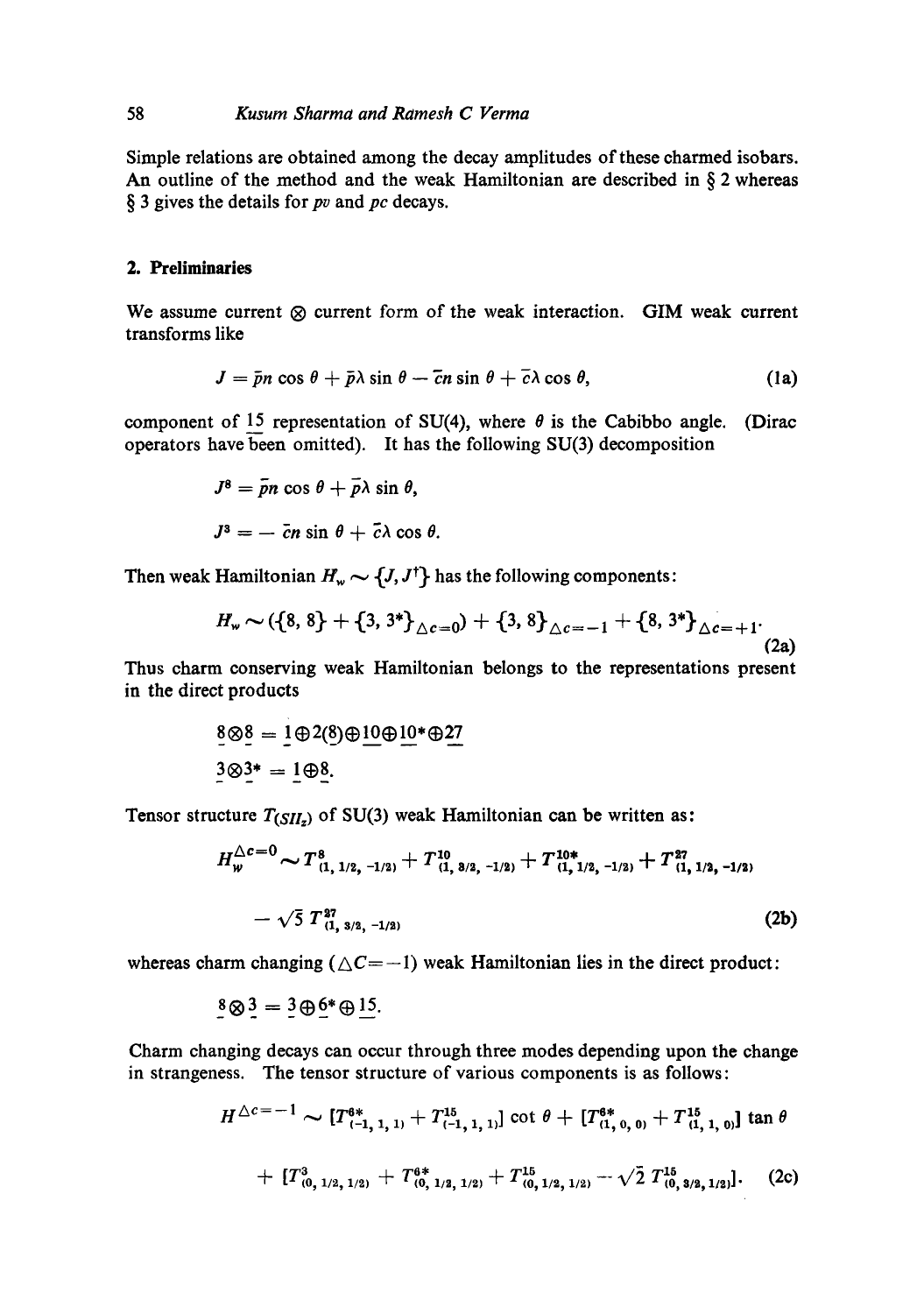The hyperon decay process  $A \rightarrow B + P$  can be understood as:

$$
S + A \rightarrow m \rightarrow B + P,
$$

where the spurion s has the same tensor structure as the weak Hamiltonian so as to conserve all the quantum numbers in the above reaction. The transition amplitude are expressed in terms of reduced amptitudes (Gourdin 1967) by using SU(3) Clebsch Gordan coefficients corresponding to the projection of the initial and the final states on the eigen states  $|m\rangle$ . We use the Biedenharn's (1963) conventions for the isoscalar factors. Appendix B gives the isoscalar factors for the direct product  $27\otimes 10$  as calculated from Pandit and Mukunda (1965). For other products, the isoscalar factors are taken from Haacke *et al* (1976).

2.1.  $D(10) \rightarrow D(10) + P(8)$  *decays* 

Reduced amplitudes are defined as:

$$
a_m = \langle 10_{D'} | 8_P | m \rangle \langle m | 8 | 10_D \rangle
$$
  
\n
$$
b_m = \langle 10_{D'} | 8_P | m \rangle \langle m | 27 | 10_D \rangle
$$
  
\n
$$
c_m = \langle 10_{D'} | 8_P | m \rangle \langle m | 10 | 10_D \rangle
$$
  
\n
$$
d_m = \langle 10_{D'} | 8_P | m \rangle \langle m | 10^* | 10_D \rangle.
$$
  
\n(3)

In all, we have twelve reduced matrix elements corresponding to  $a_8$ ,  $a_{10}$ ,  $a_{27}$ ,  $a_{35}$ ,  $b_8$ ,  $b_{10}$ ,  $b_{27}$ ,  $b_{35}$ ,  $c_{27}$ ,  $c_{35}$ ,  $d_8$  and  $d_{27}$ . Assuming the intermediate states to be non-exotic, we get the following constraints:

$$
a_{27, 35} = b_{27, 35} = c_{27, 35} = d_{27} = 0. \tag{4}
$$

2.2.  $D(10) \rightarrow B(8) + P(8)$  decays

Here, *CP* invariance gives no constraints. We define:

$$
a'_{m} = \langle \delta_B | \delta_P | m \rangle \langle m | \delta | 10_D \rangle
$$
  
\n
$$
b'_{m} = \langle \delta_B | \delta_P | m \rangle \langle m | 27 | 10_D \rangle
$$
  
\n
$$
c'_{m} = \langle \delta_B | \delta_P | m \rangle \langle m | 10 | 10_D \rangle
$$
  
\n
$$
d'_{m} = \langle \delta_B | \delta_P | m \rangle \langle m | 10^{*} | 10_D \rangle.
$$
  
\n(5)

The consequences of CP-invariance are derived by writing the cross channel :

 $D'+\bar{s} \rightarrow D+\bar{p}$  transition amplitudes and then applying the conditions:

 $A(D \to D' \overline{P}) = -A(D' \to D\overline{P})$  for *pv* amplitudes and  $B(D \to D'p) = B(D' \to D\overline{p})$  for pc amplitudes.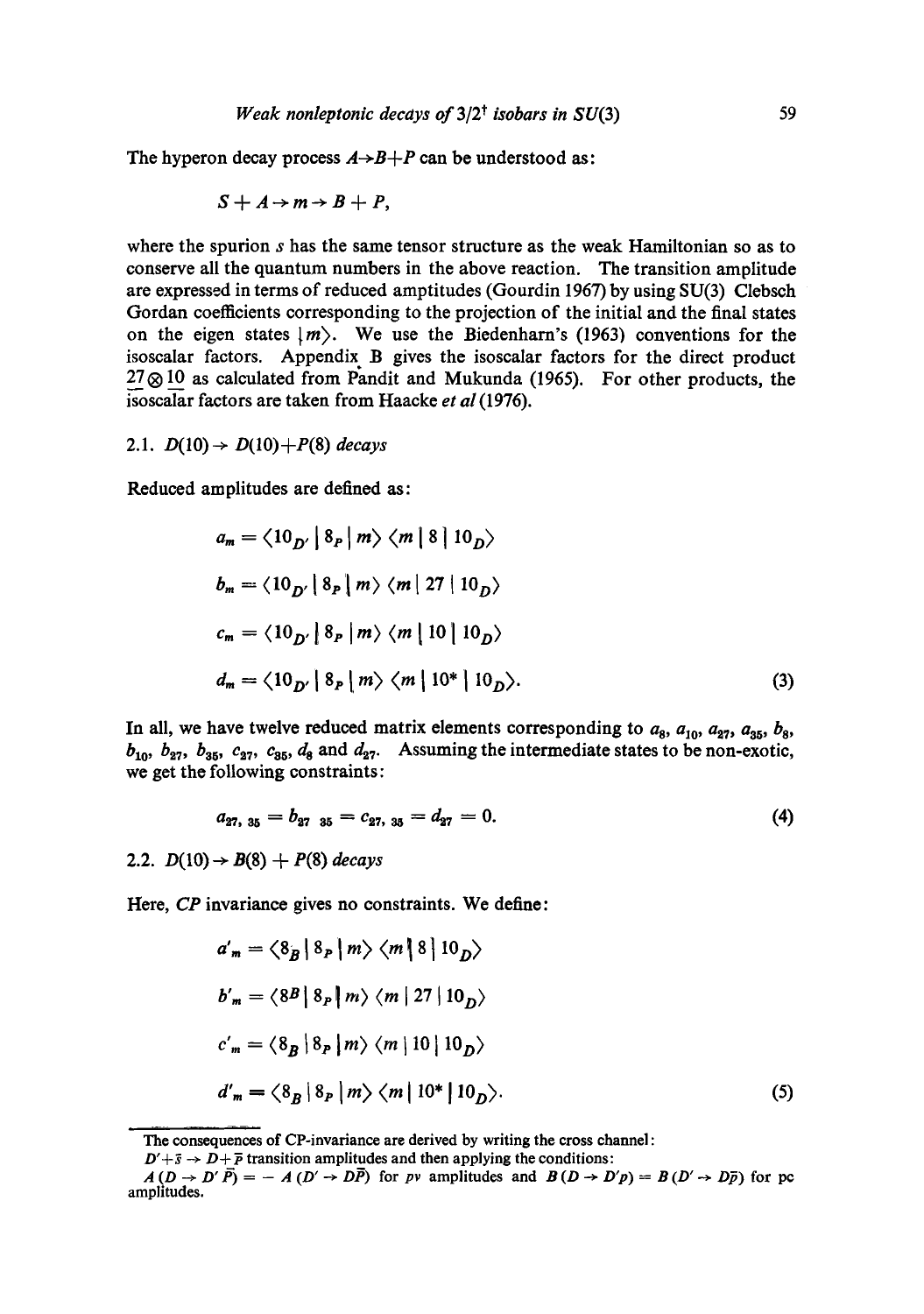We have 14 parameters i.e.  $a'_{27}$ ,  $a'_{10}$ ,  $a'_{8p}$ ,  $a'_{8r}$ ,  $b'_{27}$ ,  $b'_{10}$ ,  $b'_{10*}$ ,  $b'_{8p}$ ,  $b'_{8r}$ ,  $c'_{10*}$ ,  $c'_{27}$   $d'_{8p}$  $d'_{8n}$  and  $d'_{27}$ . The dynamical assumption for the intermediate states imposes the following conditions

$$
a'_{27} = 0; b'_{27, 10}^* = 0; c'_{27, 10}^* = 0; d'_{27} = 0.
$$
 (6)

The number of independent parameters is reduced to eight.

2.3. *Weak decays of*  $\Omega_3^{***}$ 

 $\Omega_{\text{a}}^{*++}$  can decay through the following channels:

$$
D(1) \rightarrow D(3) / B(3) + P(8)
$$
  
 
$$
D(1) \rightarrow D(6) / B(6) / B(3^*) + P(3^*).
$$

We denote the reduced amplitudes as:

(i) 
$$
D(1) \rightarrow D(3) / B(3) + P(8)
$$
  
\n $a_3^n = \langle 3 | 8 | m \rangle \langle m | 3 | 1 \rangle$   $m=3$ ,  $n=1/2$  or  $3/2$ ,  
\n $a_{6*}^n = \langle 3 | 8 | m \rangle \langle m | 6^* | 1 \rangle$   $m=6^*$ ,  
\n $a_{16}^n = \langle 3 | 8 | m \rangle \langle m | 15 | 1 \rangle$   $m=15$ , (7)

(ii) 
$$
D(1) \rightarrow D(6) / B(6) + P(3^*)
$$
  
\n $b_3^n = \langle 6 | 3^* | m \rangle \langle m | 3 | 1 \rangle$   $m=3$ ,  
\n $b_{6*}^n = \langle 6 | 3^* | m \rangle \langle m | 6^* | 1 \rangle$  no intermediate state,  
\n $b_{15}^n = \langle 6 | 3^* | m \rangle \langle m | 15 | 1 \rangle$   $m=15$ , (8)

(iii) 
$$
D(1) \rightarrow B(3^*) + P(3^*)
$$
  
\n
$$
c_3 = \langle 3^* | 3^* | m \rangle \langle m | 3 | 1 \rangle \qquad m = 3,
$$
\n
$$
c_{6*} = \langle 3 | 3^* | m \rangle \langle m | 6^* | 1 \rangle \qquad m = 6^*,
$$
\n
$$
c_{15} = \langle 3^* | 3^* | m \rangle \langle m |_{15} | 1 \rangle \qquad \text{no intermediate state,} \tag{9}
$$

where  $n$  denotes the spin of the baryon in the final state. Assumption of the intermediate states leads to

$$
a_{6*,15}^n = 0; \quad b_{15}^n = 0; \quad c_{6*} = 0. \tag{10}
$$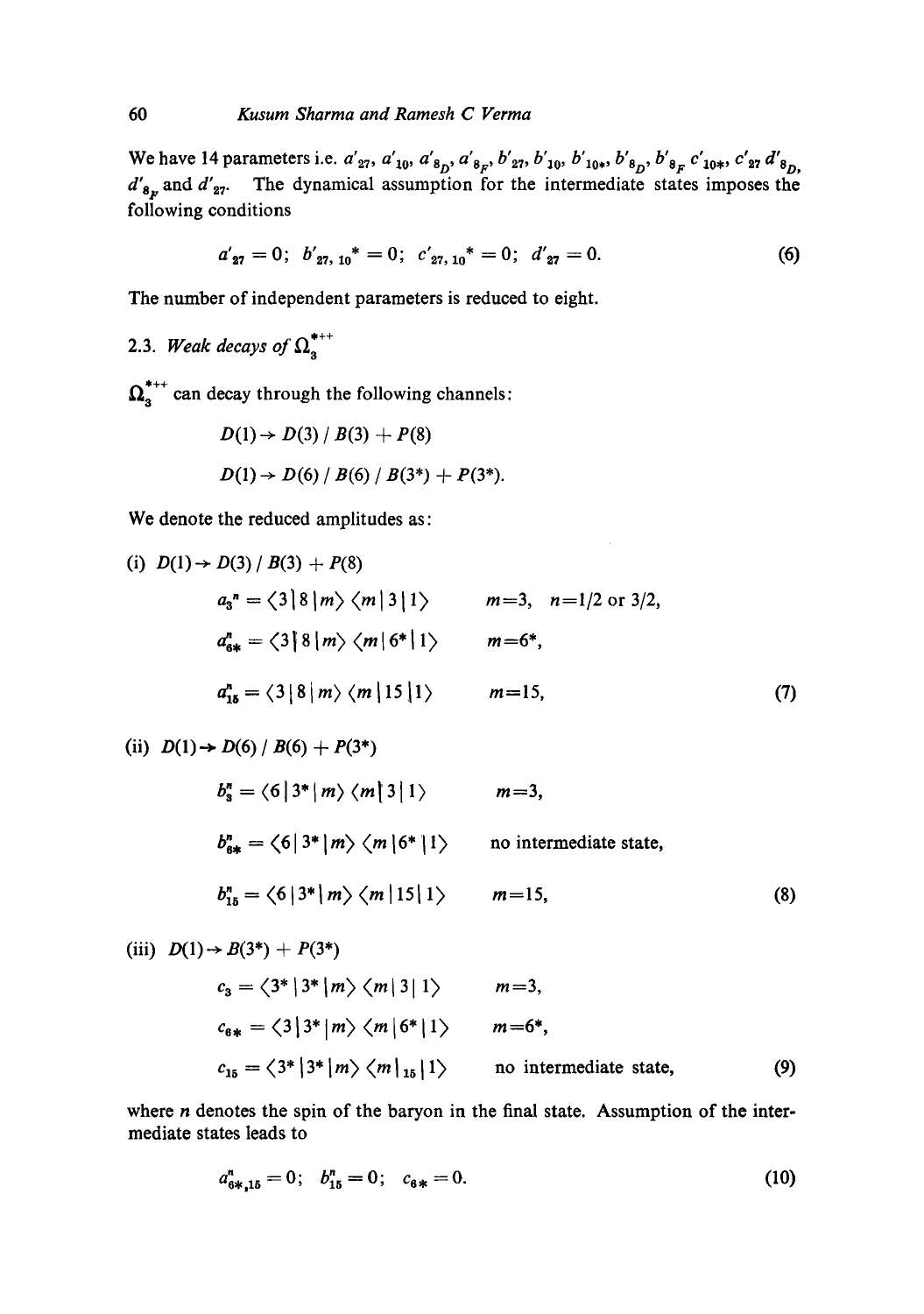## 2.4. *Decays of* D(3) *multiplet*

D(3) isobars decay through the channels

$$
D(3) \rightarrow D(6)/B(6)+P(8),
$$
  
\n
$$
\rightarrow D(10)/B(8)+P(3^*),
$$
  
\n
$$
\rightarrow B(3^*)+P(8).
$$

For  $\triangle C=\triangle S=-1$  mode, we define the reduced amplitudes as follows:

(i) 
$$
D(3) \rightarrow D(6)/B(6) + P(8)
$$
  
\n
$$
A_m^{n} = \langle 6 | 8 | m \rangle \langle m | 6^{*} | 3 \rangle = 3^{*}, 15^{*} \quad n = \frac{1}{2} \text{ or } \frac{3}{2},
$$
\n
$$
B_m^{n} = \langle 6 | 8 | m \rangle \langle m | 15 | 3 \rangle m = 6, 15^{*}, 24,
$$
\n(11)

where *n* denotes the spin of the final state baryon.

(ii) 
$$
D(3) \rightarrow D(10) + P(3^*)
$$
  
\n
$$
C_m = \langle 10 | 3^* | m \rangle \langle m | 6^* | 3 \rangle \text{ no intermediate state}
$$
\n
$$
D_m = \langle 10 | 3^* | m \rangle \langle m | 15 | 3 \rangle \ m = 6, 24.
$$
\n(12a)

(iii) 
$$
D(3) \rightarrow B(8) + P(3^*)
$$

$$
E_m = \langle 8 | 3^* | m \rangle \langle m | 6^* | 3 \rangle \ m = 3^*, 15^*,
$$
  

$$
F_m = \langle 8 | 3^* | m \rangle \langle m | 15 | 3 \rangle \ m = 6, 15^*.
$$
 (12b)

(iv)  $D(3) \rightarrow B(3^*) + P(8)$ 

$$
G_m = \langle 3^* | 8 | m \rangle \langle m | 6^* | 3 \rangle \ m = 3^*, 15^*,
$$
  

$$
H_m = \langle 3^* | 8 | m \rangle \langle m | 15 | 3 \rangle \ m = 6, 15^*.
$$
 (13)

The dynamical assumption leads to the following constraints

$$
A_{15*}^{n} = B_{15*}^{n}, \quad \underline{\mathbf{A}} = 0,
$$
\n
$$
D_{24} = E_{15*} = F_{15*} = G_{15*} = H_{15*} = H_{15*} = 0.
$$
\n
$$
(14)
$$

# 2.5. *Weak decays of D* (6) *multiplet*

 $D(6)$  isobars decay through the following channels:

$$
D(6) \to D(10)/B(8) + P(8).
$$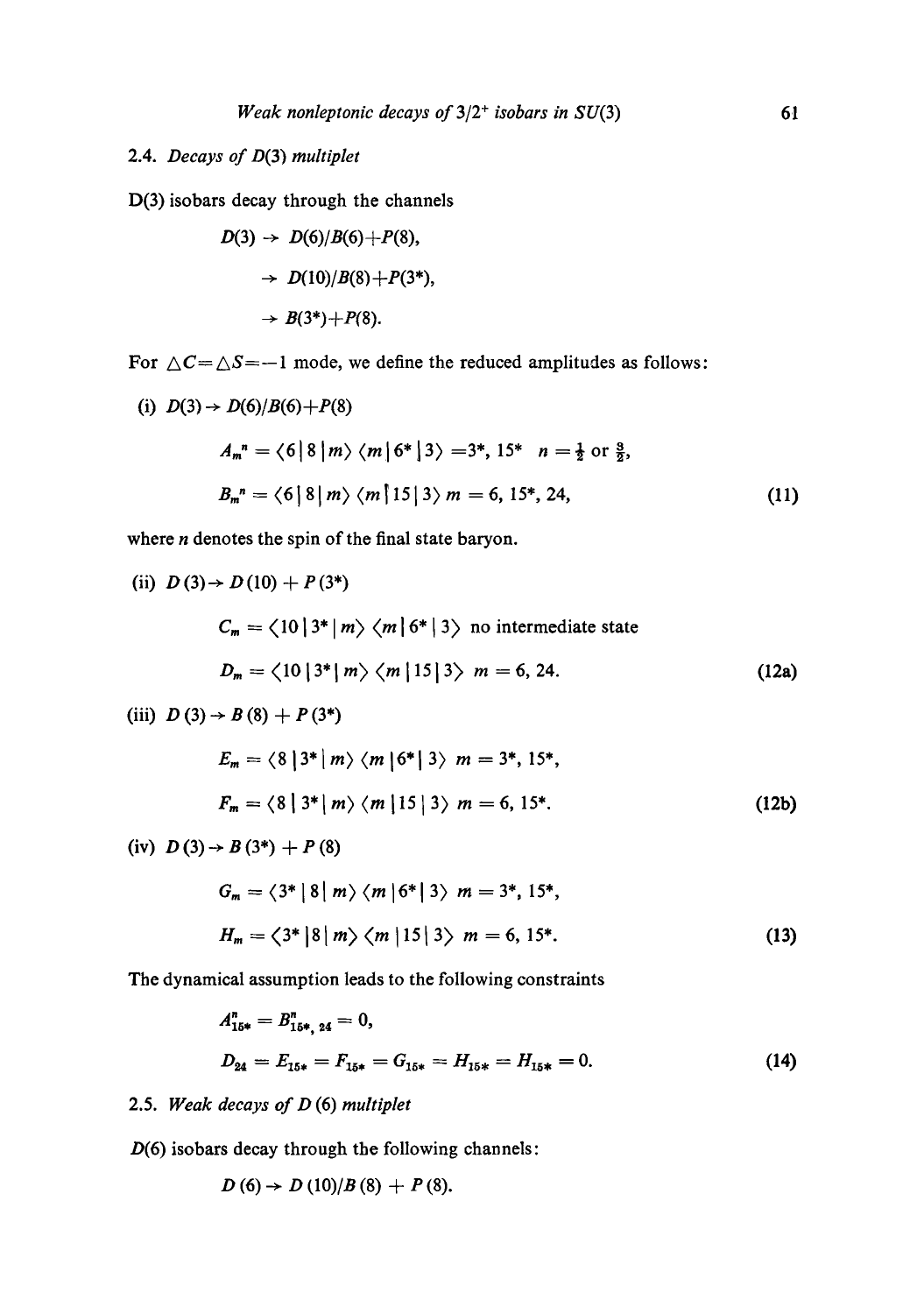For  $\triangle C = \triangle S = -1$  mode, the reduced amplitudes are defined as follows.

(i) 
$$
D(6) \rightarrow D(10) + P(8)
$$
  
\n $g_m = \langle 10 | 8 | m \rangle \langle m | 6^* | 6 \rangle \quad m = 8, 27,$   
\n $h_m = \langle 10 | 8 | m \rangle \langle m | 15 | 6 \rangle \quad m = 8, 10, 27.$  (15)

(ii)  $D(6) \rightarrow B(8) + P(8)$ 

$$
j_m = \langle 8 | 8 | m \rangle \langle m | 6^* | 6 \rangle \quad m = 8, 27,
$$
  

$$
k_m = \langle 8 | 8 | m \rangle \langle m | 15 | 6 \rangle \quad m = 8, 10, 10^*, 27.
$$
 (16)

The assumption of intermediate states imposes the conditions

$$
g_{27} = h_{27} = 0, \quad j_{27} = k_{10*,\,27} = 0. \tag{17}
$$

### **3. Decay amplitudes**

In this section we give the results obtained for various decay modes of charmed and uncharmed isobars. Expressions for all the possible decay amplitudes of charmed multiplets are given in appendix A.

3.1. 
$$
D(10) \rightarrow D(10) + P(8)
$$

Most of these decays are not observed as the parent particle decays strongly. But, in principle, these can occur and we consider them to obtain conditions from CP-invariance. The relations obtained among the reduced matrix elements are

$$
2a_{27} = -(9 \sqrt{6}) a_8 - (3 \sqrt{30}) a_{10},
$$
  
\n
$$
2a_{35} = -(\sqrt{70}) a_8 + (\sqrt{14}) a_{10},
$$
  
\n
$$
1/2 (\sqrt{70}) b_{35} = (\sqrt{3}/6 \sqrt{7}) b_{27} = -(\sqrt{10}/15 \sqrt{7}) b_{10} = b_8,
$$
 (18a)

for *pv* decays,

and 
$$
a_{35} = -\sqrt{14/5} a_8 - (\sqrt{14/2}) a_{10} + 2\sqrt{7}/\sqrt{15} a_{27}
$$
  
 $b_{35} = (4\sqrt{7})/(5\sqrt{10}) b_8 + 4/5 b_{10} + (6\sqrt{3})/(5\sqrt{10}) b_{27}$  (18b)

for *pc* decays.

This does not lead to any useful relation since the number of parameters is large, while the dynamical assumption alone reduces the  $\Omega$ <sup>-</sup> decay amplitudes to the following: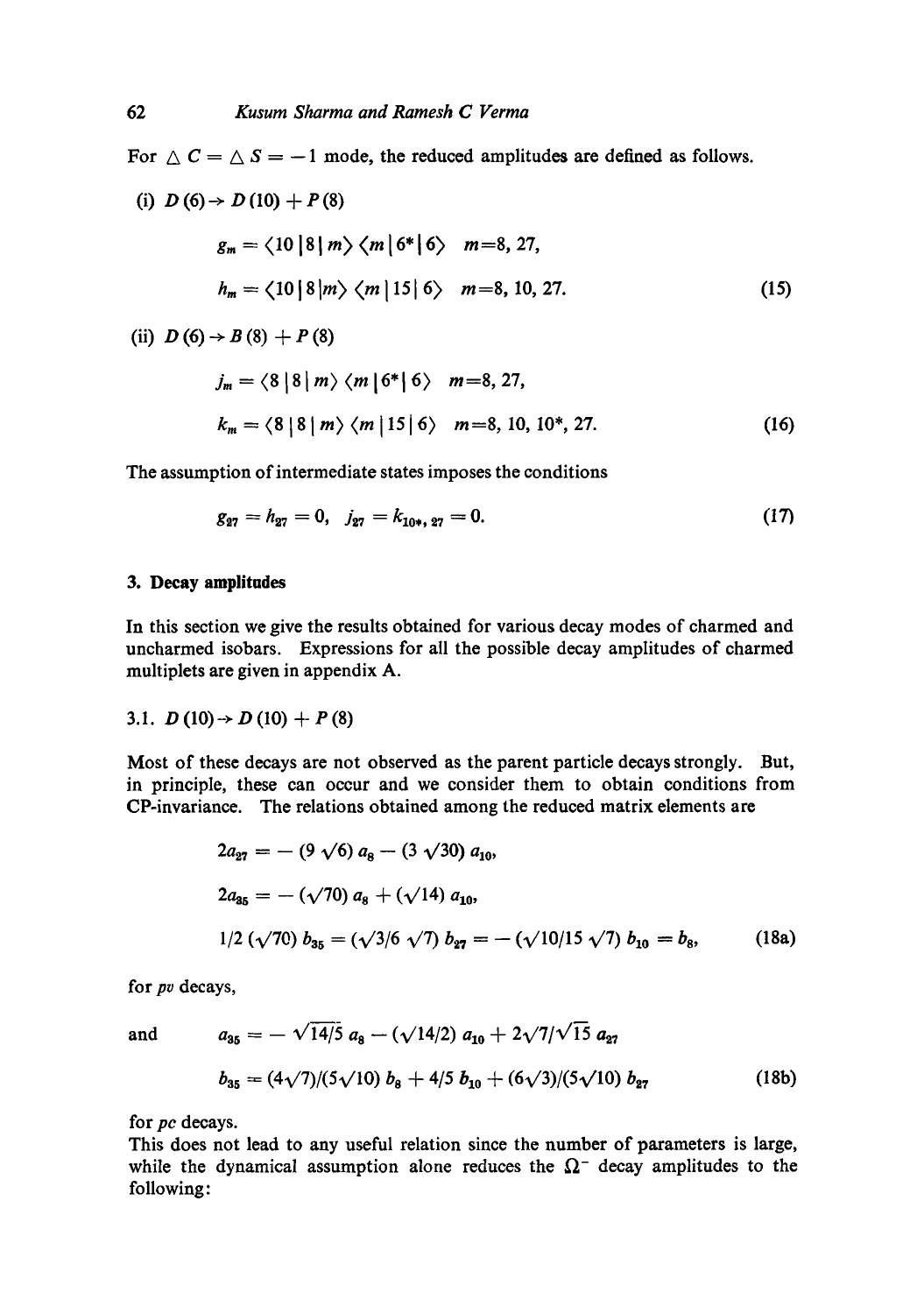$$
-\langle \Xi^{*c} \pi^{-} / \Omega^{-} \rangle = -(1/\sqrt{15}) a_8 - (1/4\sqrt{3}) a_{10} - (1/3\sqrt{10}) b_8
$$
  
 
$$
-(1/3\sqrt{7}) b_{10} + (1\sqrt{30}) d_8,
$$
  
 
$$
\langle \Xi^{*} \pi^c / \Omega^{-} \rangle = -(1/\sqrt{30}) a_8 - (1/4\sqrt{6}) a_{10} - (1/6\sqrt{5}) b_8
$$
  
 
$$
-(1/3\sqrt{14}) b_{10} + (1/2\sqrt{15}) d_8
$$
 (19)

and further it gives null contribution to the matrix element

$$
\langle 10, 8 | T^{27}_{(1,3/2,-1/2)} | 10 (-2,0) \rangle.
$$

Thus  $\Delta I=1/2$  rule is obtained for both the *pv* as well as *pc* modes. Actually in *pv* mode, none of the decays  $D(10) \rightarrow D(10) + P(8)$  are allowed to occur in nature under dynamical assumption and *CP* invariance. The result  $\langle \Xi^* \pi | \Omega^- \rangle = 0$  in *pv* mode has been obtained in SU(4) (Verma and Khanna 1977b) but with 20" dominance. It is to be noted that in SU(3) tensor analysis, 27 piece of weak Hamiltonian under CP invariance gives null contribution to  $\Omega \rightarrow \mathbb{E}^*\pi$  decays in *pv* mode. In SU(4) current algebra framework,  $\langle \Xi^* \pi | \Omega \rangle$  are forbidden in *pc* mode too (Khanna 1976). In our analysis for the *pc* mode 27 contribution vanishes for  $\Omega \rightarrow \Xi^* \pi$  decays under the dynamical assumption thus leading to octet dominance for  $\Omega$ <sup>-</sup> decays. We would like to point out that CP invariance along with dynamical assumption does not lead to octet dominance for *pc* decays of other resonances in D (10).

### 3.2.  $D(10) \rightarrow B(8) + P(8)$  *decays*

Here, we discuss the  $\Omega$ <sup>-</sup> decays only. We obtain the following amplitudes after retaining only those amplitudes which correspond to physical states.

$$
-\langle \Xi^0 \pi^- | \Omega^- \rangle = (\sqrt{3/5}) a'_{s_D} + (1/\sqrt{15}) a'_{s_F} + (1/2\sqrt{6}) a'_{10}
$$
  
+ (1/5 $\sqrt{2}$ ) b'\_{s\_D} + (1/3 $\sqrt{10}$ ) b'\_{s\_F} + (2/3 $\sqrt{14}$ ) b'\_{10}  
- (3/5 $\sqrt{6}$ ) d'\_{s\_D} - (1/\sqrt{30}) d'\_{s\_F},  

$$
\langle \Xi^- \pi^0 | \Omega^- \rangle = (\sqrt{6/10}) a'_{s_D} + (1/\sqrt{30}) a'_{s_F} + (1/4\sqrt{3}) a'_{10}
$$
  
+ (1/10) b'\_{s\_D} + (1/6 $\sqrt{5}$ ) b'\_{s\_F} + (1/3 $\sqrt{7}$ ) b'\_{10}  
- (3/10 $\sqrt{3}$ ) d'\_{s\_D} - (1/2 $\sqrt{15}$ ) d'\_{s\_F},  

$$
\langle \Lambda K^- | \Omega^- \rangle = (1/5\sqrt{2}) a'_{s_D} + (1/\sqrt{10}) a'_{s_F} - (1/4) a'_{10}
$$
  
+ (1/10 $\sqrt{3}$ ) b'\_{s\_D} + (1/2 $\sqrt{15}$ ) b'\_{s\_F} - (1/\sqrt{21}) b'\_{10} (20)  
- (1/10) d'\_{s\_D} - (1/2 $\sqrt{5}$ ) d'\_{s\_F}.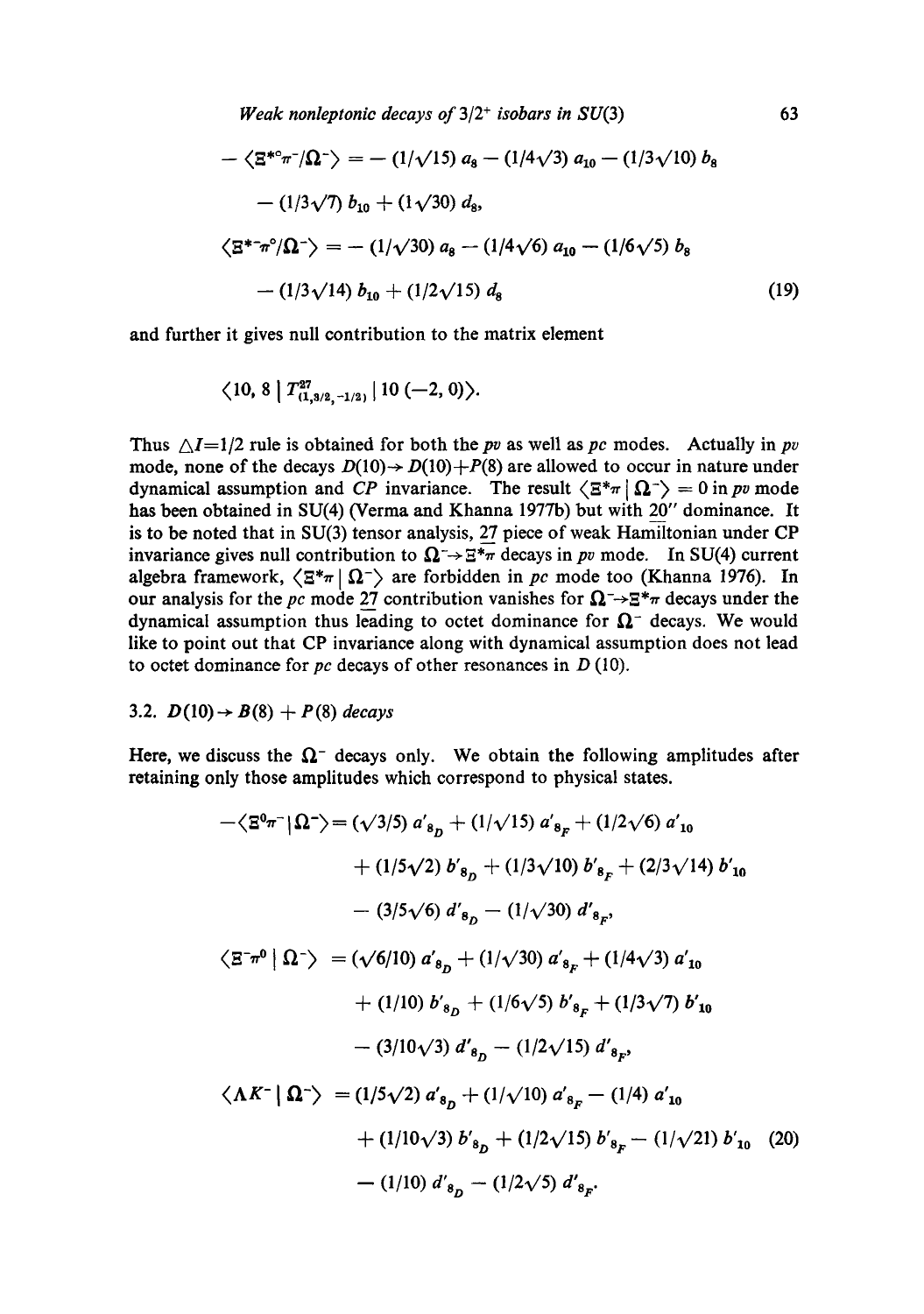Here also dynamical assumption alone gives null contribution to the matrix element  $\langle 8, 8 \nvert T_{(1, 3/2, -1/2)}^{27} \nvert 10 \, (-2, 0) \rangle$ . Thus leading to  $\triangle I = 1/2$  rule i.e.

$$
\Omega_{-}^{\scriptscriptstyle{-}}=-\sqrt{2}\,\Omega_{0}^{\scriptscriptstyle{-}}\,.
$$

3.3.  $\Omega_{\rm s}^{*++}$  *decays* 

Using conditions (10) we obtain triplet dominance for SU(3) charm changing weak Hamiltonian. For  $\Delta C = -1$ ,  $\Delta S = 0$ , we obtain the following relations:

(i) 
$$
D(1) \rightarrow D(3)/B(3) + P(8)
$$
  
\n
$$
\langle \mathbf{E}_{2}^{*+} / \mathbf{E}_{2}^{+} \pi^{+} | \mathbf{\Omega}_{3}^{*++} \rangle = -\sqrt{2} \langle \mathbf{E}_{2}^{*++} / \mathbf{E}_{2}^{++} \pi^{0} | \mathbf{\Omega}_{3}^{*++} \rangle
$$
\n
$$
= -\sqrt{6} \langle \mathbf{E}_{2}^{*++} / \mathbf{E}_{2}^{++} \eta | \mathbf{\Omega}_{3}^{*++} \rangle = -\sqrt{3} \langle \mathbf{\Omega}_{2}^{*+} / \mathbf{\Omega}_{2}^{*} K^{+} | \mathbf{\Omega}_{3}^{*++} \rangle
$$
\n(iii)  $D(1) \rightarrow D(6)/B(6) + P(3^{*})$ \n
$$
\sqrt{2} \langle \mathbf{E}_{1}^{*+} / \mathbf{E}_{1}^{+} F^{+} | \mathbf{\Omega}_{3}^{*++} \rangle = -\sqrt{2} \langle \mathbf{\Sigma}_{1}^{*+} / \mathbf{\Sigma}_{1}^{+} D^{+} | \mathbf{\Omega}_{3}^{*++} \rangle
$$
\n
$$
= \langle \mathbf{\Sigma}_{1}^{*++} / \mathbf{\Sigma}_{1}^{+} D^{0} | \mathbf{\Omega}_{3}^{*+} \rangle
$$
\n(iii)  $D(1) \rightarrow B(3^{*}) + P(3^{*})$ \n
$$
\langle \mathbf{E}_{1}^{*} F^{+} | \mathbf{\Omega}_{3}^{*+} \rangle = -\langle \mathbf{\Lambda}_{1}^{*} D^{+} | \mathbf{\Omega}_{3}^{*+} \rangle.
$$
\n(21c)

Notice that  $\Delta C = \pm \Delta S$  decays are not allowed.

## 3.4. *Decays of D(3) multiplet*

Conditions (14) yield the following relations among the decay amplitudes:

(i) 
$$
D(3) \rightarrow D(6) / B(6) + P(8)
$$
  
\n
$$
0 = \langle \Omega_1^{*0} / \Omega_1^0 \pi^+ | \Omega_2^{*+} \rangle = \langle \Xi_1^{*+} / \Xi_1^{+} \overline{K}^0 | \Omega_2^{*+} \rangle
$$
\n
$$
= \langle \Xi_1^{**} / \Xi_1^{+} \pi^+ | \Xi_2^{*++} \rangle = \langle \Sigma_1^{***} / \Sigma_1^{***} \overline{K}^0 | \Xi_2^{***} \rangle, \tag{22a}
$$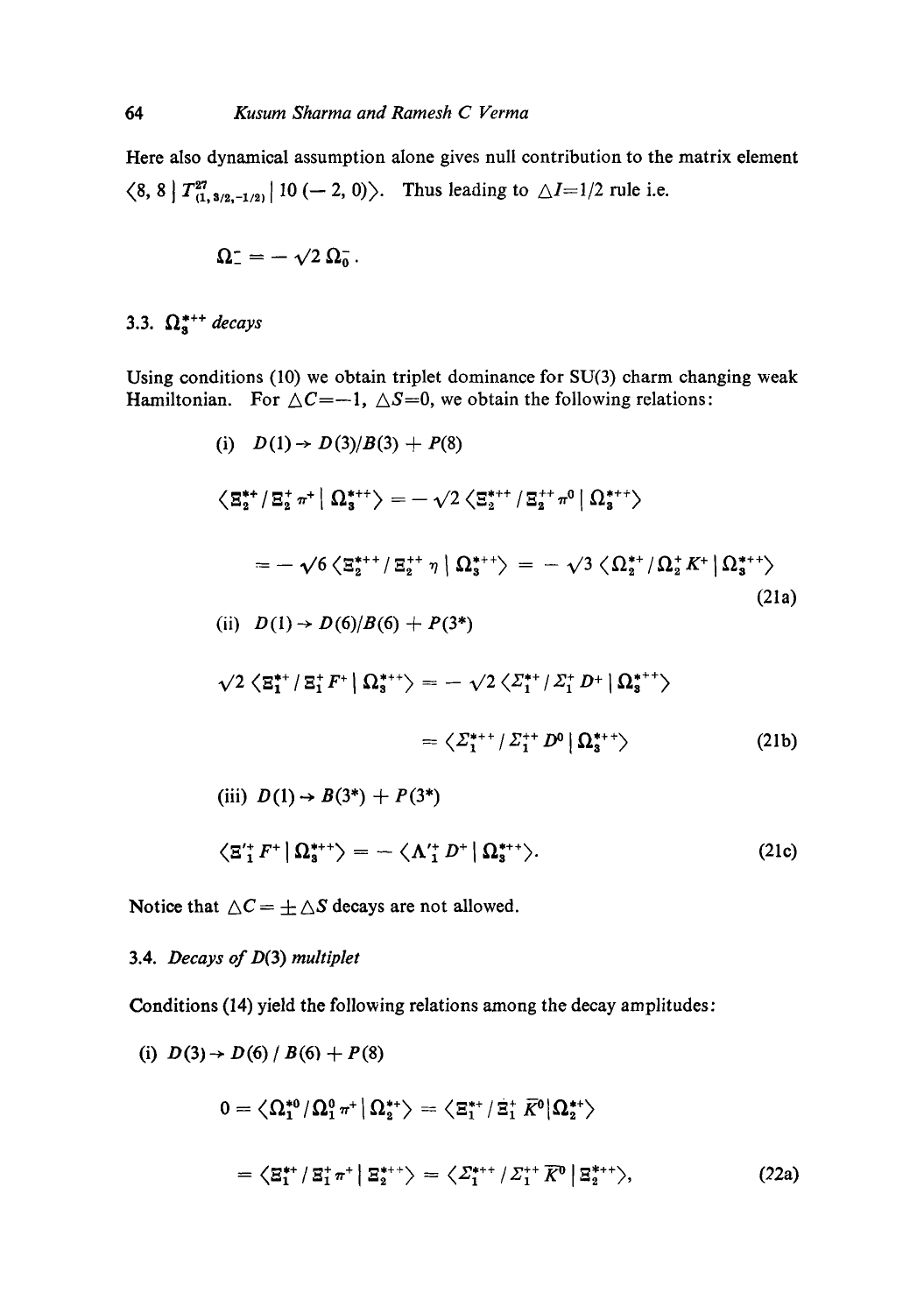$$
\sqrt{2} \left\langle \mathbf{S}_{1}^{**} / \mathbf{S}_{1}^{**} \, m^{0} \, \middle| \, \mathbf{S}_{2}^{**} \right\rangle = \left\langle \mathbf{S}_{1}^{*0} / \mathbf{S}_{1}^{0} \, \pi^{+} \, \middle| \, \mathbf{S}_{2}^{**} \right\rangle, \tag{22b}
$$

$$
\sqrt{2} \left\langle \mathcal{Z}_{1}^{\ast\ast} / \mathcal{Z}_{1}^{\ast} \overline{K}^{0} \, \middle| \, \mathbb{E}_{2}^{\ast\ast} \right\rangle = \left\langle \mathcal{Z}_{1}^{\ast\ast\ast} / \mathcal{Z}_{1}^{\ast\ast} \, \mathcal{K}^{-} \, \middle| \, \mathbb{E}_{2}^{\ast\ast} \right\rangle, \tag{22c}
$$

$$
\sqrt{6} \left\langle \mathbf{\Xi}_{1}^{**} / \mathbf{\Xi}_{1}^{*} \boldsymbol{\eta} \, \middle| \, \mathbf{\Xi}_{2}^{**} \right\rangle = \left\langle \mathbf{\Xi}_{1}^{*0} / \mathbf{\Xi}_{1}^{0} \boldsymbol{\pi}^{+} \, \middle| \, \mathbf{\Xi}_{2}^{**} \right\rangle - 2 \left\langle \mathbf{\Sigma}_{1}^{**} / \mathbf{\Sigma}_{1}^{*} \, \overline{K}^{0} \, \middle| \, \mathbf{\Xi}_{2}^{**} \right\rangle
$$
\n(22d)

(ii) 
$$
D(3) \rightarrow D(10) + P(3^*)
$$

$$
0 = \left\langle \mathbf{\Xi}^{*0} \ D^+ \middle| \ \Omega_2^{**} \right\rangle = \left\langle \mathbf{\Sigma}^{*+} \ D^+ \middle| \mathbf{\Xi}_2^{*+} \right\rangle, \tag{23a}
$$

$$
\left\langle \mathbf{B}^{*0} F^+ \left| \mathbf{B}_2^{*+} \right\rangle \right\rangle = \left\langle \mathbf{Z}^{*+} D^0 \left| \mathbf{B}_2^{*+} \right\rangle \right\rangle = \sqrt{2} \left\langle \mathbf{Z}^{*0} D^+ \left| \mathbf{B}_2^{*+} \right\rangle. \tag{23b}
$$

(iii) 
$$
D(3) \rightarrow B(8) + P(3^*)
$$
  
\n
$$
0 = \langle \mathbf{\Sigma}^0 \ D^+ | \ \Omega_2^{**} \rangle = \langle \Sigma^+ \ D^+ | \ \mathbf{\Xi}_2^{***} \rangle, \tag{24a}
$$

$$
\sqrt{2} \langle \varSigma^0 D^+ | \varXi_2^{*+} \rangle = \langle \varSigma^+ D^0 | \varXi_2^{*+} \rangle, \tag{24b}
$$

$$
-2\langle \mathbf{S}^0 F^+ | \mathbf{S}_2^{*+} \rangle + \langle \mathcal{Z}^+ D^0 | \mathbf{S}_2^{*+} \rangle = \sqrt{6} \langle \mathbf{\Lambda} D^+ | \mathbf{S}_2^{*+} \rangle. \tag{24c}
$$

(iv) 
$$
D(3) \rightarrow B(3^*) + P(8)
$$
  
\n
$$
0 = \langle \mathbf{\Sigma'}_1^* \overline{K}^0 | \Omega_2^{**} \rangle = \langle \mathbf{\Sigma'}_1^* \pi^+ | \mathbf{\Sigma}_3^{*++} \rangle, \tag{25a}
$$
\n
$$
\sqrt{2} \langle \mathbf{\Sigma'}_1^* \pi^0 | \mathbf{\Sigma}_2^{**} \rangle = \langle \mathbf{\Sigma'}_1^0 \pi^+ | \mathbf{\Sigma}_2^{**} \rangle, \tag{25b}
$$

$$
\sqrt{6} \langle \mathbf{\Xi}_1^{\prime\prime} \boldsymbol{\eta} | \mathbf{\Xi}_2^{\prime\prime} \rangle = \langle \mathbf{\Xi}_1^{\prime 0} \boldsymbol{\pi}^* | \mathbf{\Xi}_2^{\prime\prime} \rangle - 2 \langle \Lambda_1^{\prime \prime} \overline{K}^0 | \mathbf{\Xi}_2^{\prime\prime} \rangle, \qquad (25c)
$$

Notice that weak decays of  $\Omega_2^{**}$  and  $\Xi_2^{***}$  are totally forbidden. Cabibbo enhanced component (6\*) of the weak Hamiltonian does not contribute to  $D(3) \rightarrow D(10) + P(3^*)$ decays.

## 3.5. *Decays of* D(6) *multiplet*

Dynamical assumption leads to the following relations among decay amplitudes

(i) 
$$
D(6) \rightarrow D(10) + P(8)
$$
  
\n
$$
0 = \langle \Omega^- \pi^+ | \Omega_1^{*0} \rangle = \langle \Xi^{*0} \overline{K}^0 | \Omega_1^{*0} \rangle = \langle \Xi^{*0} \pi^+ | \Xi_1^{*+} \rangle
$$
\n
$$
= \langle \Sigma^{*+} \overline{K}^0 | \Xi_1^{*+} \rangle = \langle \Sigma^{*+} \pi^+ | \Sigma_1^{*++} \rangle = \langle \Delta^{++} \overline{K}^0 | \Sigma_1^{*+} \rangle \qquad (26a)
$$
\n
$$
\langle \Sigma^{*+} \pi^- | \Sigma_1^{*0} \rangle = - \langle \Xi^{*0} K^0 | \Sigma_1^{*0} \rangle, \qquad (26b)
$$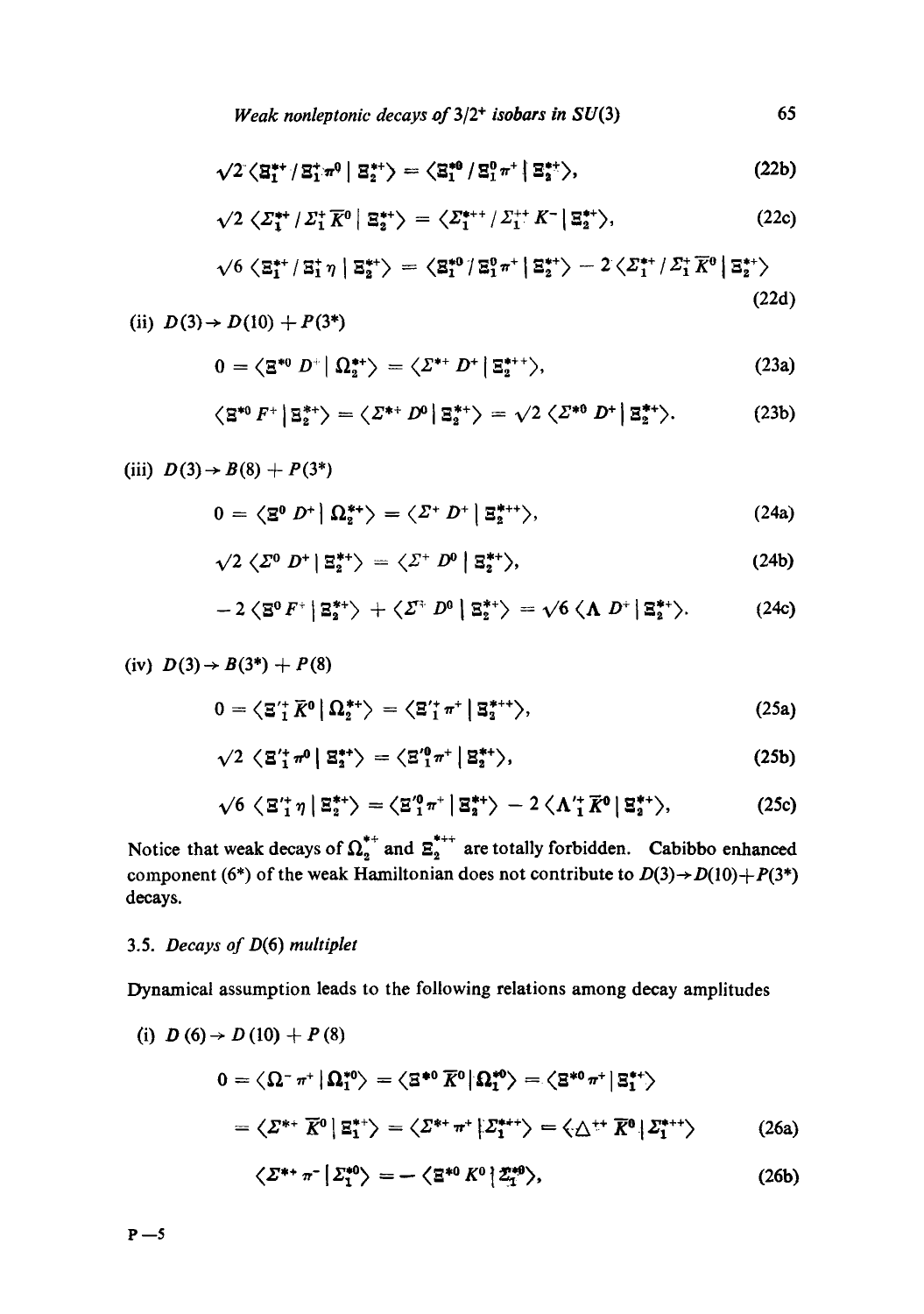$$
\langle \varSigma^0 \; \eta \, | \; \varSigma_1^{*0} \rangle = \langle \varSigma^* \; \eta \, | \; \varSigma_1^{**} \rangle, \tag{27g}
$$

$$
\langle \varSigma^-\pi^+\big|\varSigma_1^{*0}\rangle = -\langle \varSigma^+\pi^-\big|\varSigma_1^{*0}\rangle,\tag{27f}
$$

$$
\langle \varSigma^0 \pi^0 | \varSigma^{*0}_1 \rangle = - \langle \Lambda \eta | \varSigma^{*0}_1 \rangle, \tag{27e}
$$

$$
\langle \Lambda \pi^0 | \Sigma_1^{*0} \rangle = \langle \Lambda \pi^+ | \Sigma_1^{*+} \rangle, \tag{27d}
$$

$$
\langle \Sigma^+ K^- | \Xi_1^{*0} \rangle = - \sqrt{2} \langle \Sigma^0 \overline{K}^0 | \Xi_1^{*0} \rangle, \qquad (27c)
$$

$$
\left\langle \Xi^{-} \pi^{+} \left| \Xi_{1}^{*0} \right\rangle \right\rangle = - \sqrt{2} \left\langle \Xi^{0} \pi^{0} \left| \Xi_{1}^{*0} \right\rangle, \tag{27b}
$$

$$
=\left\langle \Xi^0 \,\overline{K}{}^0 \,|\, \Omega_1^{*0} \right\rangle \tag{27a}
$$

$$
0 = \langle \varSigma^* \; \pi^* \, | \, \varSigma_1^{*++} \rangle = \langle \Xi^0 \; \pi^* \, | \; \Xi_1^{*+} \rangle = \langle \varSigma^* \; \overline{K}^0 \, | \, \Xi_1^{*+} \rangle
$$

(ii) 
$$
D(6) \rightarrow B(8) + P(8)
$$

$$
3\langle \Sigma^{*+} \eta | \Sigma_1^{*+} \rangle = \sqrt{3} \langle \Sigma^{*0} \eta^+ | \Sigma_1^{*+} \rangle - \sqrt{2} \langle \triangle^{++} K^- | \Sigma_1^{*+} \rangle. \tag{26k}
$$

$$
2\langle \Sigma^{*0} \pi^0 | \Sigma_1^{*0} \rangle = \langle \Sigma^{*+} \pi^- | \Sigma_1^{*0} \rangle + \langle \Sigma^{*-} \pi^+ | \Sigma_1^{*0} \rangle \tag{26j}
$$

$$
= - \langle \triangle^+ K^- | \varSigma_1^{*0} \rangle, \tag{26i}
$$

$$
\sqrt{3} \langle \varSigma^{*0} \eta | \varSigma_1^{*0} \rangle + \langle \varSigma^{*0} \pi^0 | \varSigma_1^{*0} \rangle - \langle \varSigma^{*-} \pi^+ | \varSigma_1^{*0} \rangle,
$$

$$
-2\langle \mathcal{Z}^{*0} \pi^+ | \mathcal{Z}^{*+}_1 \rangle, \tag{26h}
$$

$$
-\sqrt{2} \langle \varSigma^{*+} K^- | \varXi^{*0}_1 \rangle = \langle \varSigma^{*-} \pi^+ | \varSigma^{*0}_1 \rangle - \langle \vartriangle^{+} K^- | \varSigma^{*0}_1 \rangle
$$

$$
\sqrt{6} \langle \Xi^{*0} \eta | \Xi_1^{*0} \rangle = \langle \Xi^{*-} \pi^+ | \Xi_1^{*0} \rangle - 2 \langle \Sigma^{*+} K^- | \Xi_1^{*0} \rangle, \tag{26g}
$$

$$
= \sqrt{3/2} \langle \Xi^{*-} K^+ | \Sigma_1^{*0} \rangle = - \sqrt{3/2} \langle \Sigma^{*-} \pi^+ | \Sigma_1^{*0} \rangle, \qquad (26f)
$$

$$
\langle \bigtriangleup ^{++} K^- \, \big| \, \mathcal{Z}_1^{*+} \rangle \, = \, \sqrt{3} \, \langle \bigtriangleup ^{+} \overline{K}{}^{0} \, \big| \, \mathcal{Z}_1^{*+} \rangle
$$

$$
= -\left( \frac{1}{\sqrt{2}} \left\langle \Delta^0 \ \bar{K}^0 \right| \Sigma_1^{*0} \right\rangle = -\left( \frac{1}{\sqrt{2}} \right) \left\langle \Delta^0 \ K^- \right| \Sigma_1^{*0} \rangle \tag{26e}
$$

$$
-1/\sqrt{3} \langle \Omega^- K^+ | \Xi_1^{*0} \rangle = \langle \Xi^{*-} \pi^+ | \Xi_1^{*0} \rangle = \sqrt{2} \langle \Xi^{*0} \pi^0 | \Xi_1^{*0} \rangle,
$$

$$
\langle \varSigma^{*+} K^- | \varXi_1^{*0} \rangle = \sqrt{2} \langle \varSigma^{*0} \overline{K}^0 | \varXi_1^{*0} \rangle, \tag{26d}
$$

$$
-\langle \mathbf{\Xi}^{*0} | K^+ | \mathbf{\Sigma}^{*+} \rangle = \sqrt{2} \langle \mathbf{\Sigma}^{*0} | \pi^+ | \mathbf{\Sigma}_1^{*+} \rangle = \sqrt{2} \langle \mathbf{\Sigma}^{*+} | \pi^0 | \mathbf{\Sigma}_1^{*+} \rangle, \tag{26c}
$$

$$
-\langle \mathbf{\Xi}^{*0} | K^+ | \mathbf{\Sigma}^{*+} \rangle = \sqrt{2} \langle \mathbf{\Sigma}^{*0} | \pi^+ | \mathbf{\Sigma}_1^{*+} \rangle = \sqrt{2} \langle \mathbf{\Sigma}^{*+} | \pi^0 | \mathbf{\Sigma}_1^{*+} \rangle, \tag{26c}
$$

Kusum Sharma and Ramesh C Verma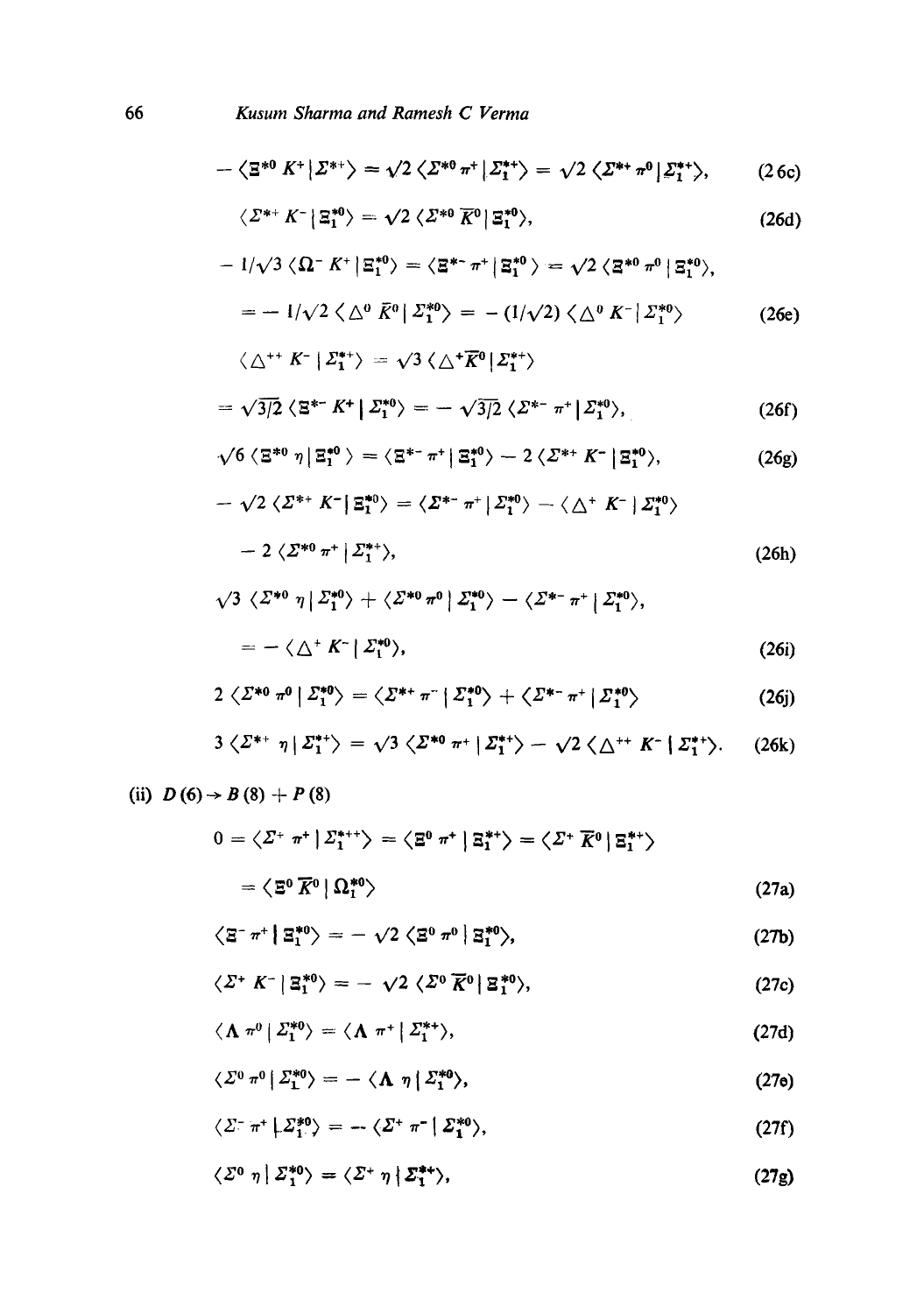$$
-\langle p K^{-} | \Sigma_{1}^{*0} \rangle + \langle n \overline{K}^{0} | \Sigma_{1}^{*0} \rangle = -\sqrt{2} \langle p \overline{K}^{0} | \Sigma_{1}^{*+} \rangle \tag{27h}
$$

$$
-\langle \mathbf{\Xi}^0 K^0 | \Sigma_1^{*0} \rangle + \langle \mathbf{\Xi}^- K^+ | \Sigma_1^{*0} \rangle = -\sqrt{2} \langle \mathbf{\Xi}^0 K^+ | \Sigma_1^{*+} \rangle \tag{27i}
$$

$$
\langle \varSigma^-\pi^+|\varSigma_1^{*0}\rangle - \langle \varSigma^0\pi^0|\varSigma_1^{*0}\rangle = \langle \varSigma^0\pi^+|\varSigma_1^{*+}\rangle. \tag{27j}
$$

Notice that weak decays of  $\Omega_1^{*0}$ ,  $\Xi_1^{*+}$  and  $\Xi_1^{*++}$  are forbidden.

#### **4. Conclusions**

In this paper we have discussed the weak nonleptonic decays of  $3/2^+$  isobars in SU(3) symmetry framework. Without assuming the symmetric nature of current  $\otimes$  current weak interaction and including all components  $(8, 10, 10^*, 27)$  of the weak Hamiltonian we obtain  $\Delta I=1/2$  selection rule for  $\Omega$ <sup>-</sup> decays in both the *pv* and *pc* decay modes under dynamical assumption. Using *CP* invariance further, all the parity violating amplitudes become zero for  $D(10) \rightarrow D(10) + P(8)$  processes. For the  $\Omega_n^{*++}$ decays, dynamical assumption alone forbids Cabibbo enhanced sextet component to contribute and weak Hamiltonian is predicted to be triplet dominant which allows only the  $\triangle C = -1, \triangle S = 0$  decay processes. For  $D(3)$  and  $D(6)$  multiplets, our dynamical assumption forbids all the weak decays of  $\Omega^{*+}_{2}$ ,  $\Xi^{*++}_{2}$ ,  $\Omega^{*0}_{1}$ ,  $\Xi^{*+}_{1}$  and  $\Xi^{***}_{1}$ . We obtain simple relations among the decay amplitudes from the most general Hamiltonian. Our relations are valid for both *pv* and *pc* modes. The dynamical assumption used to derive these results is physically understandable (Bajaj *et al* 1974), since quarks appear in *qqq* and  $\bar{q}q$  combinations only. Experimental search for  $\Omega_a^{***}$  decay modes may further justify this assumption. It is interesting to carry out these considerations to SU (4), where spurion may belong to 15, 20" and 84 representations. For 20" spurion, there is no physical intermediate state for the processes.

$$
D(20) + S \rightarrow m \rightarrow D(20)/B(20') + P(15)
$$

15 spurion contributes only to  $\triangle C=0$ ,  $\triangle S=-1$  and  $\triangle C=-1$ ,  $\triangle S=0$  processes. 84 spurion may vanish for *pv* decays similar to 27 spurion in SU(3). This work will be taken up elsewhere.

#### **Acknowledgements**

We are thankful to Prof. M P Khanna for interesting discussions. One of us (RCV) gratefully acknowledges the financial support given by CSIR, New Delhi.

67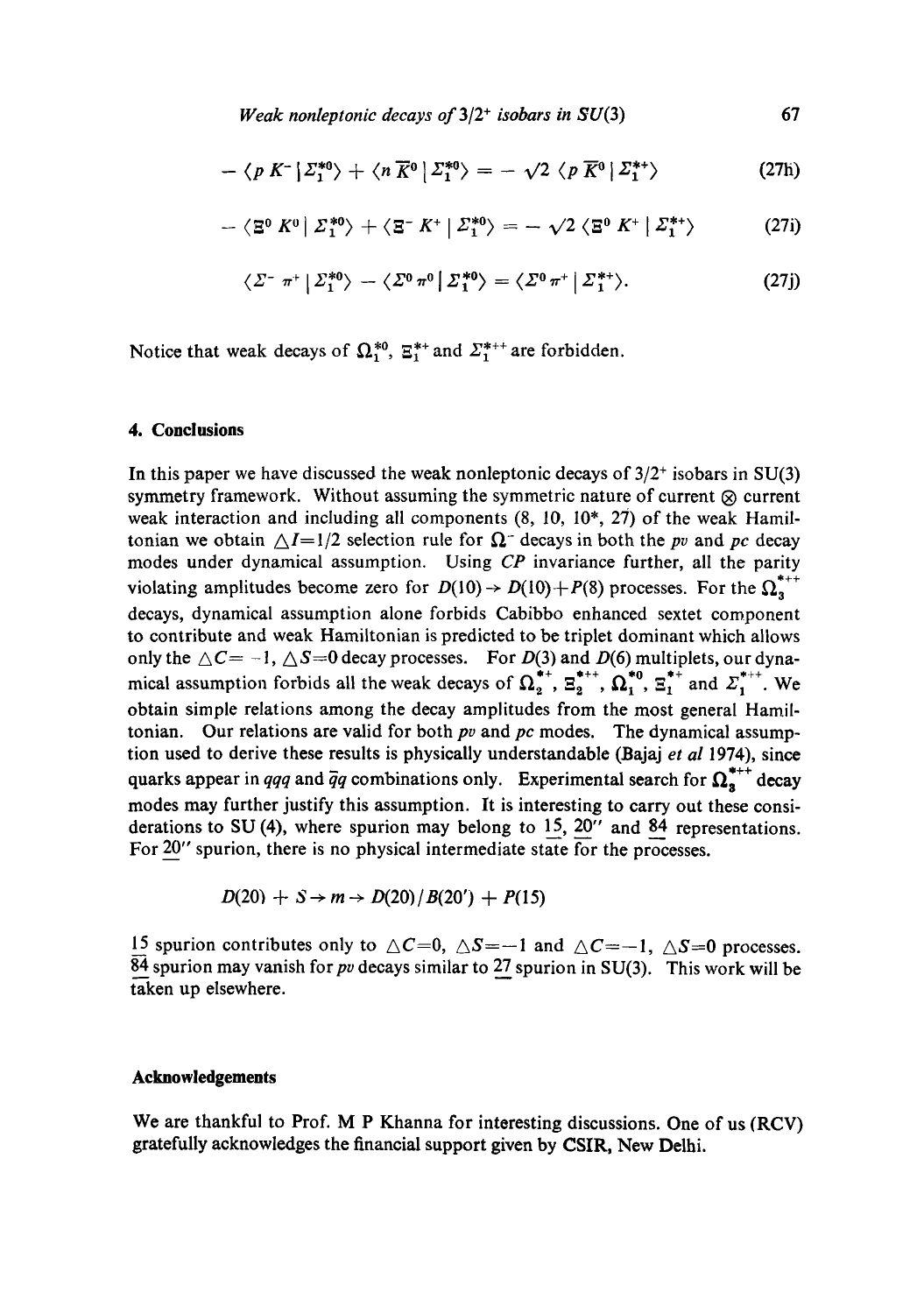## **Appendix A**

The complete transition amplitudes in terms of all the reduced matrix elements for various possible decays are listed below:

$$
\frac{(I) \ \ \Omega_3^{*+} \text{Decays}}{\langle 1 \rangle \ \ \Delta C = \Delta S = -1 \ \text{decay mode } (\times \text{ cot } \theta) \n\ \ \langle \ \Omega_2^{*+} / \ \ \Omega_2^{*+} / \ \ \Omega_3^{*+} \rangle = -(1/\sqrt{30}) \ a_{15}^n - (1/\sqrt{12}) \ a_{6*}^n \n\ \ \langle \ \Sigma_2^{*++} / \ \Sigma_2^{++} \ \ \overline{K}^0 / \ \ \Omega_3^{*+} \rangle = -(1/\sqrt{30}) \ a_{15}^n + (1/\sqrt{12}) \ a_{6*}^n \n\ \langle \ \Sigma_1^{*+} / \ \Sigma_1^{+} \ \ D^+ \ | \ \ \Omega_3^{*+} \rangle = -(1/\sqrt{15}) \ b_{15}^n \n\ \ \langle \ \Sigma_1^{+} \ \ D^+ \ | \ \ \Omega_3^{*+} \rangle = (1/\sqrt{6}) \ c_6.
$$

(ii)  $\Delta C=-1, \Delta S=+1$  *decay mode* ( $\times$  tan  $\theta$ )

$$
\langle \Xi_{2}^{*+} / \Xi_{2}^{+} K^{+} | \Omega_{3}^{*+} \rangle = -(1/\sqrt{30}) a_{15}^{n} + (1/\sqrt{12}) a_{6*}^{n}
$$
  

$$
\langle \Xi_{2}^{*++} / \Xi_{3}^{+} K^{0} | \Omega_{3}^{*+} \rangle = -(1/\sqrt{30}) a_{15}^{n} + (1/\sqrt{12}) a_{6*}^{n}
$$
  

$$
\langle \Sigma_{1}^{*+} / \Sigma_{1}^{+} F^{+} | \Omega_{3}^{*+} \rangle = -(1/\sqrt{15}) b_{15}^{n}
$$
  

$$
\langle \Lambda_{1}^{+} F^{+} | \Omega_{3}^{*+} \rangle = (1/\sqrt{6}) c_{6*}
$$

(iii)  $\triangle C=-1, \triangle S=0$  *decay mode* 

$$
\langle \Omega_{2}^{*+}/\Omega_{2}^{+} K^{+} | \Omega_{3}^{*++}\rangle = -(1/2 \sqrt{10}) a_{15}^{n} + (1/2 \sqrt{2}) a_{6*}^{n} - (1/2 \sqrt{6}) a_{3}^{n}
$$
  

$$
\langle \Xi_{2}^{*+}/\Xi_{2}^{+} \pi^{+} | \Omega_{3}^{*++}\rangle = (3/2 \sqrt{10}) a_{15}^{n} - (1/2 \sqrt{6}) a_{6*}^{n} + (1/2 \sqrt{2}) a_{3}^{n}
$$
  

$$
\langle \Xi_{2}^{*++}/\Xi_{2}^{+} \pi^{0} | \Omega_{3}^{*++}\rangle = (\sqrt{5}/4) a_{15}^{n} + (1/4 \sqrt{3}) a_{6*}^{n} - (1/4) a_{3}^{n}
$$
  

$$
\langle \Xi_{2}^{*++}/\Xi_{2}^{++} \eta | \Omega_{3}^{*++}\rangle = -(3/4 \sqrt{15}) a_{15}^{n} - (1/4) a_{6*}^{n} - (1/4 \sqrt{3}) a_{3}^{n}
$$
  

$$
\langle \Sigma_{1}^{*+}/\Sigma_{1}^{+} D^{+} | \Omega_{3}^{*++}\rangle = (7/6 \sqrt{5}) b_{15}^{n} - (1/2 \sqrt{3}) b_{3}^{n}
$$
  

$$
\langle \Sigma_{1}^{*++}/\Sigma_{1}^{++} D^{0} | \Omega_{3}^{*++}\rangle = (5/3 \sqrt{10}) b_{15}^{n} + (1/\sqrt{6}) b_{3}^{n}
$$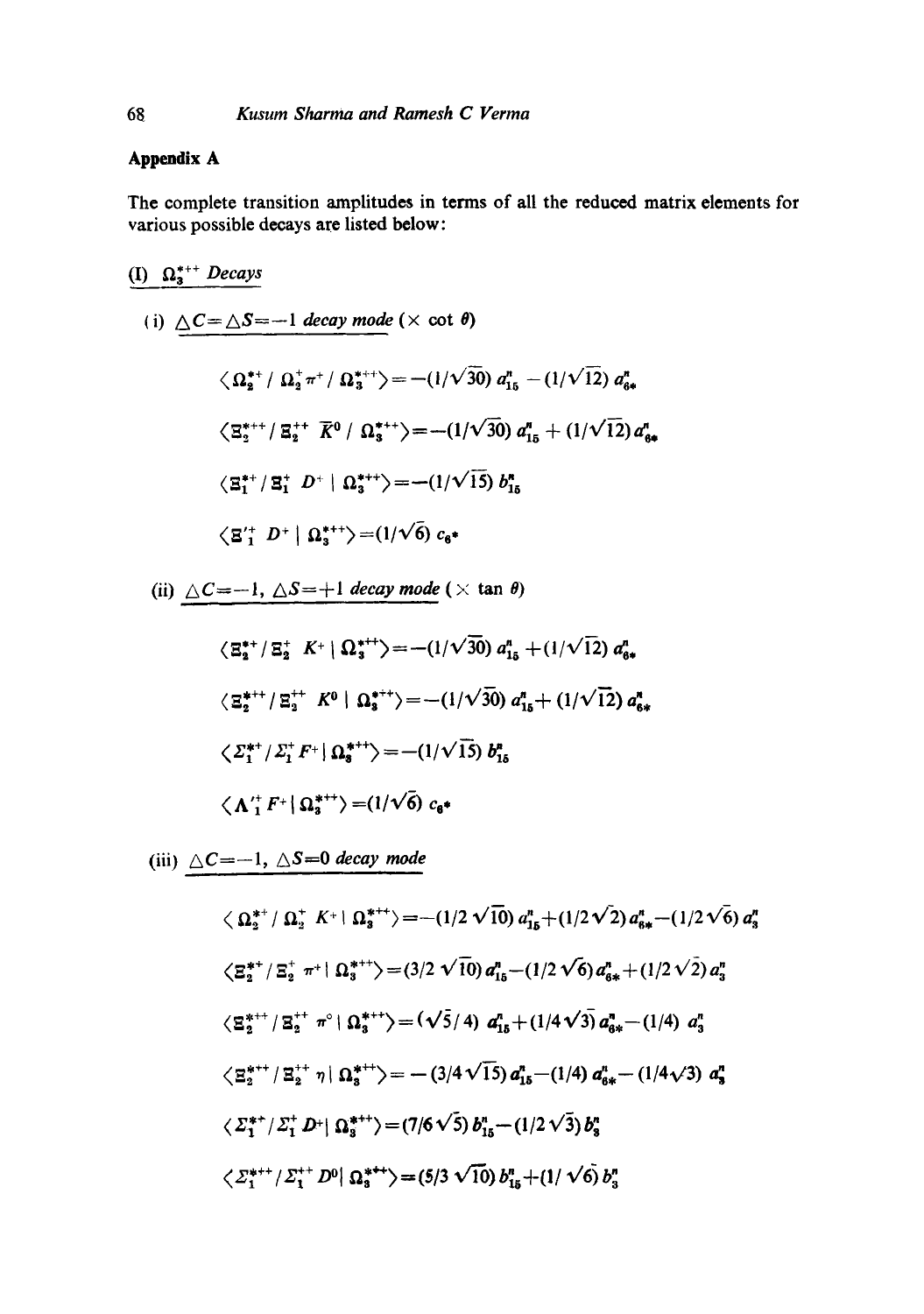$$
\langle \mathbf{g}_{1}^{**} / \mathbf{g}_{1}^{*} F^{+} | \mathbf{\Omega}_{3}^{**} \rangle = - (1/2 \sqrt{5}) b_{15}^{n} + (1/2 \sqrt{3}) b_{3}^{n}
$$
  

$$
\langle \Lambda_{1}^{+} D^{+} | \mathbf{\Omega}_{3}^{*+} \rangle = (1/\sqrt{12}) c_{6_{*}} - (1/\sqrt{12}) c_{3}
$$
  

$$
\langle \mathbf{g}_{1}^{+} F^{+} | \mathbf{\Omega}_{3}^{*+} \rangle = (1/\sqrt{12}) c_{6_{*}} + (1/\sqrt{12}) c_{3}
$$

Hereafter, we omit the reduced amplitudes corresponding to the exotic states.

(II) 
$$
\frac{D(3) \rightarrow D(6)/B(6) + P(8)}{\langle \Omega_1^{*0} / \Omega_1^{0} \pi^+ | \Omega_2^{*+} \rangle} = 0
$$
  
\n
$$
\langle \Xi_1^{*+} / \Xi_1^{+} \overline{K}^0 | \Omega_2^{*+} \rangle = 0
$$
  
\n
$$
\langle \Xi_1^{*+} / \Xi_1^{+} \pi^+ | \Xi_2^{*+} \rangle = 0
$$
  
\n
$$
\langle \Sigma_1^{*++} / \Sigma_1^{++} \overline{K}^0 | \Xi_2^{*++} \rangle = 0
$$
  
\n
$$
\langle \Xi_1^{*+} / \Xi_1^{+} \pi^0 | \Xi_2^{*+} \rangle = (1/4\sqrt{2}) A_{3*}^n - (3/10\sqrt{6}) B_6^n
$$
  
\n
$$
\langle \Xi_1^{*+} / \Xi_1^{+} \eta | \Xi_2^{*+} \rangle = (3/4\sqrt{6}) A_{3*}^n + (1/10\sqrt{2}) B_6^n
$$
  
\n
$$
\langle \Xi_1^{*0} / \Xi_1^{0} \pi^+ | \Xi_2^{*+} \rangle = 1/4 A_{3*}^n - (3/10\sqrt{3}) B_6^n
$$
  
\n
$$
\langle \Sigma_1^{*+} / \Sigma_1^{+} \overline{K}^0 | \Xi_2^{*+} \rangle = -(1/4) A_{3*}^n - (3/10\sqrt{3}) B_6^n
$$
  
\n
$$
-\langle \Sigma_1^{*++} / \Sigma_1^{++} K^- | \Xi_2^{*+} \rangle = (1/2\sqrt{2}) A_{3*}^n + (3/5\sqrt{6}) B_6^n.
$$

(III) 
$$
\frac{D(3) \rightarrow D(10) + P(3^*)}{\langle \mathbf{Z}^{*0} D^+ | \mathbf{\Omega}_2^{*+} \rangle} = 0
$$
  
\n
$$
\langle \mathbf{\Sigma}^{*+} D^+ | \mathbf{\Xi}_2^{*+} \rangle = 0
$$
  
\n
$$
\langle \mathbf{\Sigma}^{*0} D^+ | \mathbf{\Xi}_2^{*+} \rangle = 1/5 D_0
$$
  
\n
$$
\langle \mathbf{\Sigma}^{*+} D^0 | \mathbf{\Xi}_2^{*+} \rangle = (2/5\sqrt{2}) D_6
$$
  
\n
$$
\langle \mathbf{\Xi}^{*0} F^+ | \mathbf{\Xi}_2^{*+} \rangle = (2/5\sqrt{2}) D_6.
$$
  
\n(IV) 
$$
\frac{D(3) \rightarrow B(8) + P(3^*)}{\langle \mathbf{\Xi}^0 D^+ | \mathbf{\Omega}_2^{*+} \rangle} = 0
$$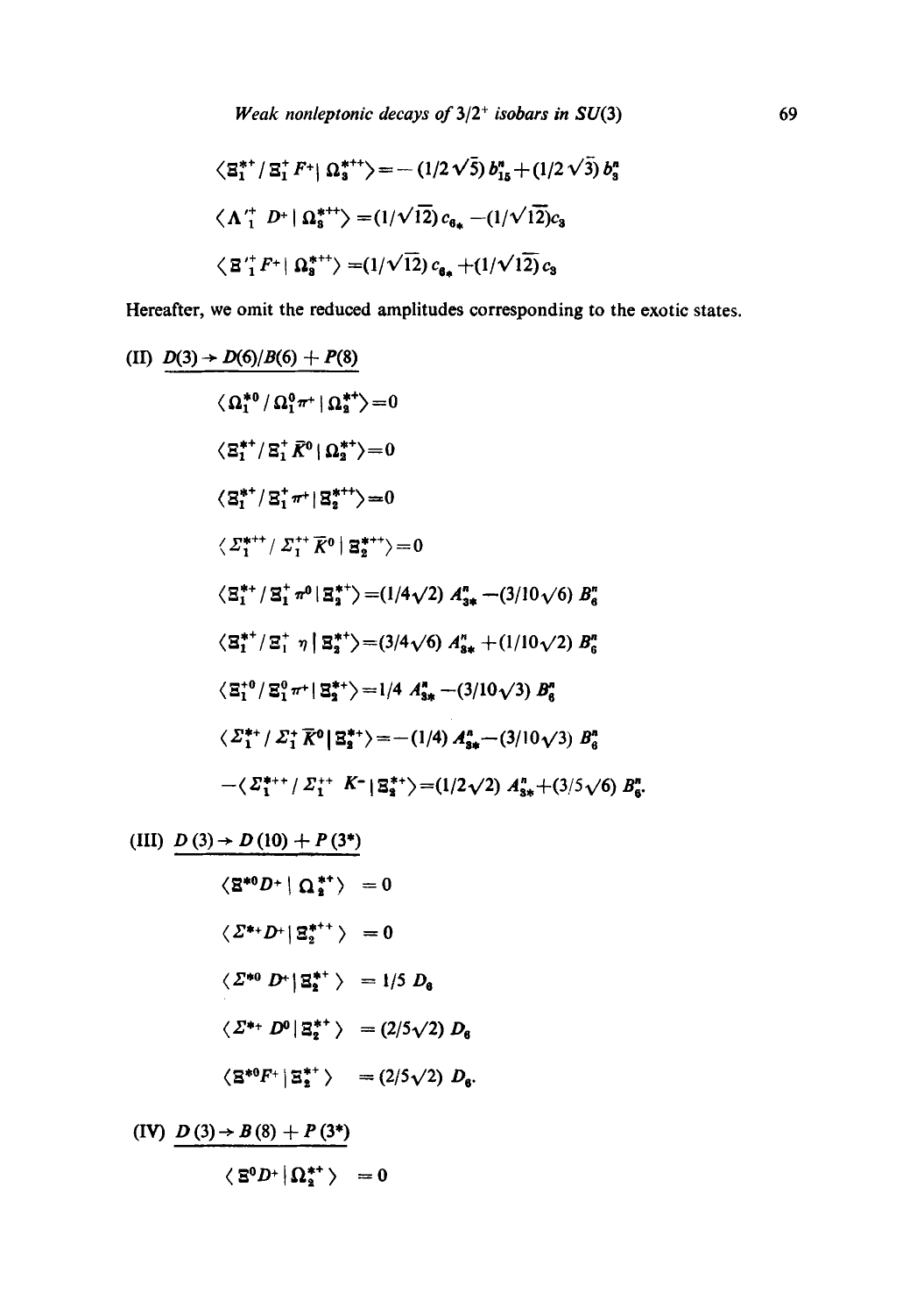$$
\langle \Sigma^+ D^+ | \Xi_2^{***} \rangle = 0
$$
  

$$
\langle \Sigma^0 D^+ | \Xi_2^{**} \rangle = (3/4\sqrt{6}) E_{3*} - (1/2\sqrt{10}) F_6
$$
  

$$
\langle \Lambda D^+ | \Xi_2^{**} \rangle = -(1/4\sqrt{2}) E_{3*} - (3/2\sqrt{30}) F_6
$$
  

$$
\langle \Sigma^+ D^0 | \Xi_2^{**} \rangle = (3/4\sqrt{3}) E_{3*} - (1/2\sqrt{5}) F_6
$$
  

$$
\langle \Xi^0 F^+ | \Xi_2^{**} \rangle = (3/4\sqrt{3}) E_{3*} + (1/2\sqrt{5}) F_6
$$

$$
(V) \quad \underline{D(3) \rightarrow B(3^*) + P(8)}
$$
\n
$$
\langle \underline{z}_1^{'+} \overline{K^0} | \Omega_2^{*+} \rangle = 0
$$
\n
$$
\langle \underline{z}_1^{i^+} \pi^+ | \underline{z}_2^{*+} \rangle = 0
$$
\n
$$
\langle \Lambda_1^{i^+} K^0 | \underline{z}_2^{*+} \rangle = (3/4\sqrt{3}) G_{3*} - (1/2\sqrt{5}) H_6,
$$
\n
$$
\langle \underline{z}_1^{i^+} \pi^0 | \underline{z}_2^{*+} \rangle = (3/4\sqrt{6}) G_{3*} + (1/2\sqrt{10}) H_6
$$
\n
$$
\langle \underline{z}_1^{i^+} \eta | \underline{z}_2^{*+} \rangle = -(1/4\sqrt{2}) G_3^* + (3/2\sqrt{30}) H_6
$$
\n
$$
\langle \underline{z}_1^{i^0} \pi^+ | \underline{z}_2^{*+} \rangle = (3/4\sqrt{3}) G_{3*} + (1/2\sqrt{5}) H_6.
$$

(VI)  $D(6) \rightarrow D(10) + P(8)$ 

$$
0 = \langle \Omega^{-}\pi^{+} | \Omega_{1}^{*0} \rangle = \langle \Xi^{*0} \overline{K}^{0} | \Omega_{1}^{*0} \rangle = \langle \Xi^{*0} \pi^{+} | \Xi_{1}^{*+} \rangle
$$
  
\n
$$
= \langle \Sigma^{*} \overline{K}^{0+} | \Xi_{1}^{*+} \rangle = \langle \Sigma^{*+} \pi^{+} | \Sigma_{1}^{*++} \rangle = \langle \Delta^{++} \overline{K}^{0} | \Sigma_{1}^{*++} \rangle
$$
  
\n
$$
\langle \Xi^{*-} \pi^{+} | \Xi_{1}^{*0} \rangle = (g_{8}/5) + (2/15\sqrt{2}) h_{8} - (1/3\sqrt{10}) h_{10}
$$
  
\n
$$
- \langle \Xi^{*0} \pi^{0} | \Xi_{1}^{*0} \rangle = - (1/5\sqrt{2}) g_{8} - (1/15) h_{8} + (1/6\sqrt{5}) h_{10}
$$
  
\n
$$
- \langle \Sigma^{*+} K^{-} | \Xi_{1}^{*0} \rangle = (1/5) g_{8} + (2/15\sqrt{2}) h_{8} + (2/3\sqrt{10}) h_{10}
$$
  
\n
$$
\langle \Xi^{*0} \eta | \Xi_{1}^{*0} \rangle = (3/5\sqrt{6}) g_{8} + (1/5\sqrt{3}) h_{8} + (1/2\sqrt{15}) h_{10}
$$
  
\n
$$
\langle \Sigma^{*0} \overline{K}^{0} | \Xi_{1}^{*0} \rangle = - (1/5\sqrt{2}) g_{8} - (1/15) h_{8} - (1/3\sqrt{5}) h_{10}
$$
  
\n
$$
\langle \Omega^{-} K^{+} | \Xi_{1}^{*0} \rangle = - (3/5\sqrt{3}) g_{8} - (2/5\sqrt{6}) h_{8} + (1/\sqrt{30}) h_{10}
$$
  
\n
$$
\langle \Sigma^{*0} \pi^{+} | \Sigma_{1}^{*+} \rangle = (1/5\sqrt{2}) g_{8} - (1/15) h_{8} - (1/3\sqrt{5}) h_{10}
$$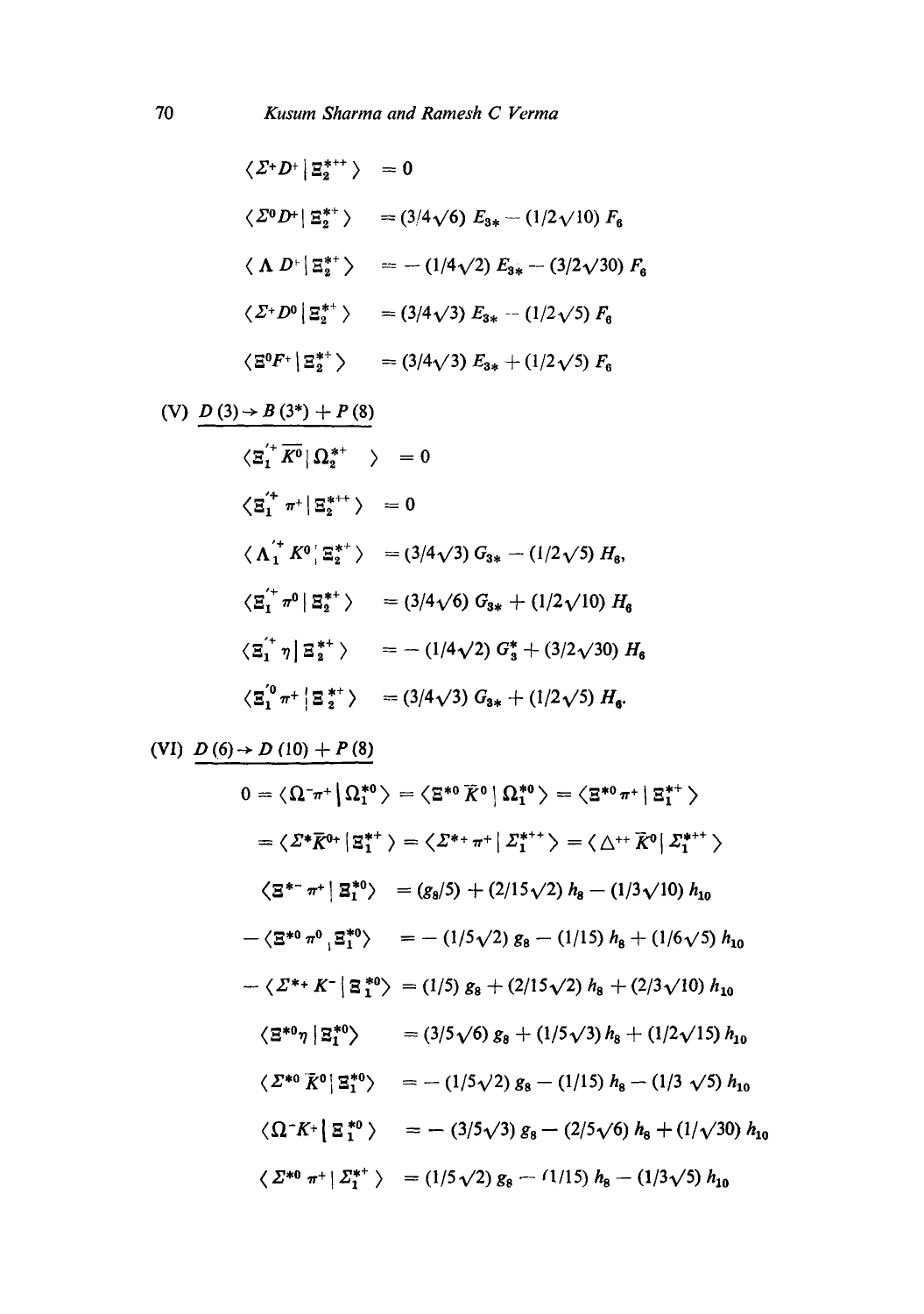*Weak nonleptonic decays of*  $3/2$ <sup>+</sup> *isobars in SU(3)* 71

$$
-\langle \Sigma^{*+}\pi^{0} | \Sigma_{1}^{*+} \rangle = - (1/5\sqrt{2}) g_{8} + (1/15) h_{8} + (1/3\sqrt{5}) h_{10},
$$
  
\n
$$
\langle \Sigma^{*+}\eta | \Sigma_{1}^{*+} \rangle = (3/5\sqrt{6}) g_{8} - (1/5\sqrt{3}) h_{8},
$$
  
\n
$$
-\langle \triangle^{++}K^{-} | \Sigma_{1}^{*+} \rangle = (3/5\sqrt{3}) g_{8} - (2/5\sqrt{6}) h_{8} + (1/\sqrt{30}) h_{8}
$$
  
\n
$$
\langle \Delta^{*}\overline{K^{0}} | \Sigma_{1}^{*+} \rangle = - (1/5) g_{8} + (2/15\sqrt{2}) h_{8} - (1/3\sqrt{10}) h_{10},
$$
  
\n
$$
\langle \Xi^{*0}K^{+} | \Sigma_{1}^{*+} \rangle = - (1/5) g_{8} + (2/15\sqrt{2}) h_{8} + (2/3\sqrt{10}) h_{10},
$$
  
\n
$$
\langle \Delta^{0}\overline{K^{0}} | \Sigma_{1}^{*0} \rangle = - (2/5\sqrt{2}) g_{8} - (2/15) h_{8} + (1/3\sqrt{5}) h_{10},
$$
  
\n
$$
-\langle \Delta^{+}K^{-} | \Sigma_{1}^{*0} \rangle = (2/5\sqrt{2}) g_{8} + (2/15) h_{8} - (1/3\sqrt{5}) h_{10},
$$
  
\n
$$
\langle \Sigma^{*+}\pi^{-} | \Sigma_{1}^{*0} \rangle = - (4/15) h_{8} - (1/3\sqrt{5}) h_{10},
$$
  
\n
$$
-\langle \Sigma^{*0}\pi^{0} | \Sigma_{1}^{*0} \rangle = - (1/5\sqrt{2}) g_{8} + (1/5) h_{8},
$$
  
\n
$$
\langle \Sigma^{*}\pi^{+} | \Sigma_{1}^{*0} \rangle = (3/5\sqrt{6}) g_{8} + (1/5\sqrt{3}) h_{8},
$$
  
\n
$$
\langle \Sigma^{*}\pi^{+} | \Sigma_{1}^{*0} \rangle = (2/5\sqrt{2}) g_{8} - (2/15) h_{8} + (1/3\sqrt{
$$

 $(V1I) \quad D(6) \rightarrow B(8) + P(8)$ 

$$
0 = \langle \mathcal{Z}^+\pi^+ | \mathcal{Z}_1^{***} \rangle = \langle \mathbb{B}^{0}\pi^+ | \mathbb{B}_1^{**} \rangle = \langle \mathcal{Z}^+ \overline{K^0} | \mathbb{B}_1^{**} \rangle
$$
  
\n
$$
= \langle \mathbb{B}^0 | \mathbb{Q}_1^{*0} \rangle,
$$
  
\n
$$
\langle \mathbb{E}^0 K^{\bullet} | \mathcal{Z}_1^{**} \rangle = -(3/10)j_{8_1} + (1/2\sqrt{5})j_{8_2} + (1/5\sqrt{2})k_{8_1}
$$
  
\n
$$
- (1/3\sqrt{10})k_{8_2} + (1/3\sqrt{5})k_{10}
$$
  
\n
$$
- \langle \mathcal{Z}^0 \pi^+ | \mathcal{Z}_1^{**} \rangle = -(1/\sqrt{10})j_{8_2} + (1/3\sqrt{5})k_{8_2} + (1/3\sqrt{10})k_{10}
$$
  
\n
$$
\langle \Lambda \pi^+ | \mathcal{Z}_1^{**} \rangle = (3/5\sqrt{6})j_{8_1} - (1/5\sqrt{3})k_{8_2} - (1/\sqrt{30})k_{10}
$$
  
\n
$$
- \langle \mathcal{Z}^+ \pi^0 | \mathcal{Z}_1^{**} \rangle = (1/\sqrt{10})j_{8_2} - (1/3\sqrt{5})k_{8_2} - (1/3\sqrt{10})k_{10}
$$
  
\n
$$
\langle \mathcal{Z}^+ \eta | \mathcal{Z}_1^{**} \rangle = (3/5\sqrt{6})j_8 - (1/5\sqrt{3})k_{8_2} + (1/\sqrt{30})k_{10}
$$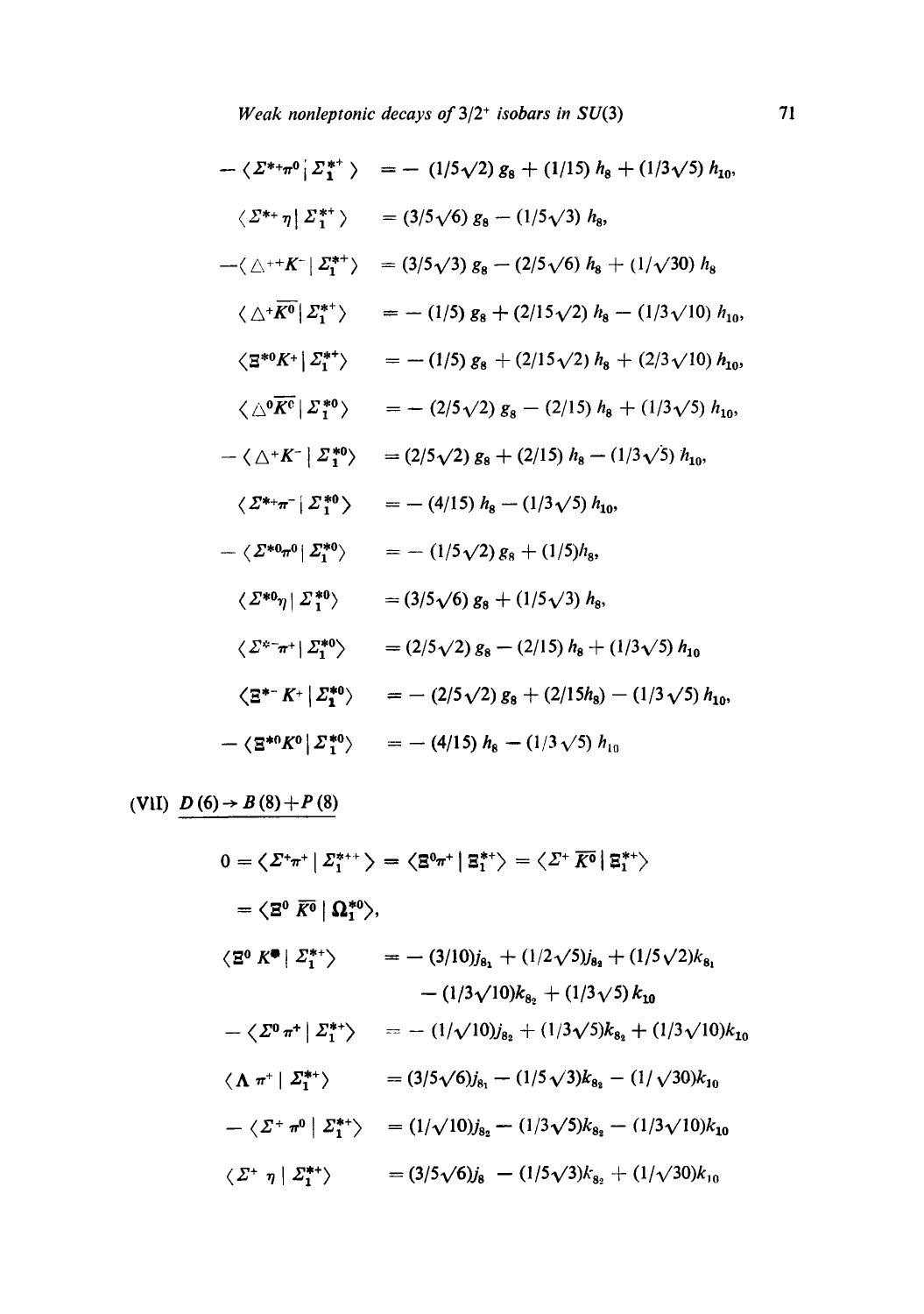$$
\langle p \overline{K}^0 | \Sigma_1^{*+} \rangle = -(3/10)j_{8_1} - (1/2\sqrt{5})j_{8_2} + (1/5\sqrt{2})k_{8_1} \n+ (1/3\sqrt{10})k_{8_1} - (1/3\sqrt{5})k_{10} \n- \langle \overline{E}^0 K^0 | \Sigma_1^{*0} \rangle = (1/5\sqrt{2})j_{8_1} - (1/\sqrt{10})j_{8_1} - (1/5)k_{8_1} - (1/3\sqrt{5})k_{8_4} \n- (1/3\sqrt{10})k_{10} \n\langle \overline{E}^T K^+ | \Sigma_1^{*0} \rangle = (2/5\sqrt{2})j_{8_1} + (2/3\sqrt{5})k_{8_4} - (1/3\sqrt{10})k_{10} \n\langle \Sigma^- \pi^+ | \Sigma_1^{*0} \rangle = -(1/5\sqrt{2})j_{8_1} + (1/\sqrt{10})j_{8_2} - (1/5)k_{8_1} \n- (1/3\sqrt{5})k_{8_2} - (1/3\sqrt{10}) k_{10} \n\langle \Sigma^0 \pi^0 | \Sigma_1^{*0} \rangle = -(1/5\sqrt{2})j_{8_1} + (1/\sqrt{10})j_{8_2} - (1/5)k_{8_1} \n- \langle \Lambda \pi^0 | \Sigma_1^{*0} \rangle = -(3/5\sqrt{6})j_{8_1} + (1/5\sqrt{3})k_{8_1} + (1/\sqrt{30})k_{10}, \n\langle \Lambda \eta | \Sigma_1^{*0} \rangle = -(3/5\sqrt{6})j_{8_1} + (1/5\sqrt{3})k_{8_1} - (1/\sqrt{30})k_{10}, \n\langle \Lambda \eta | \Sigma_1^{*0} \rangle = (1/5\sqrt{2})j_{8_1} + (1/5)\sqrt{3}k_{8_1} - (1/\sqrt{30})k_{10}, \n\langle \Lambda \eta | \Sigma_1^{*0} \rangle = (1/5\sqrt{2})j_{8_1} + (1/5)\sqrt{8}k_{8_1} - (1/\sqrt{30})k_{10}, \n\langle \Lambda \eta | \Sigma_1^{*0} \rangle = (1/5\sqrt{2})
$$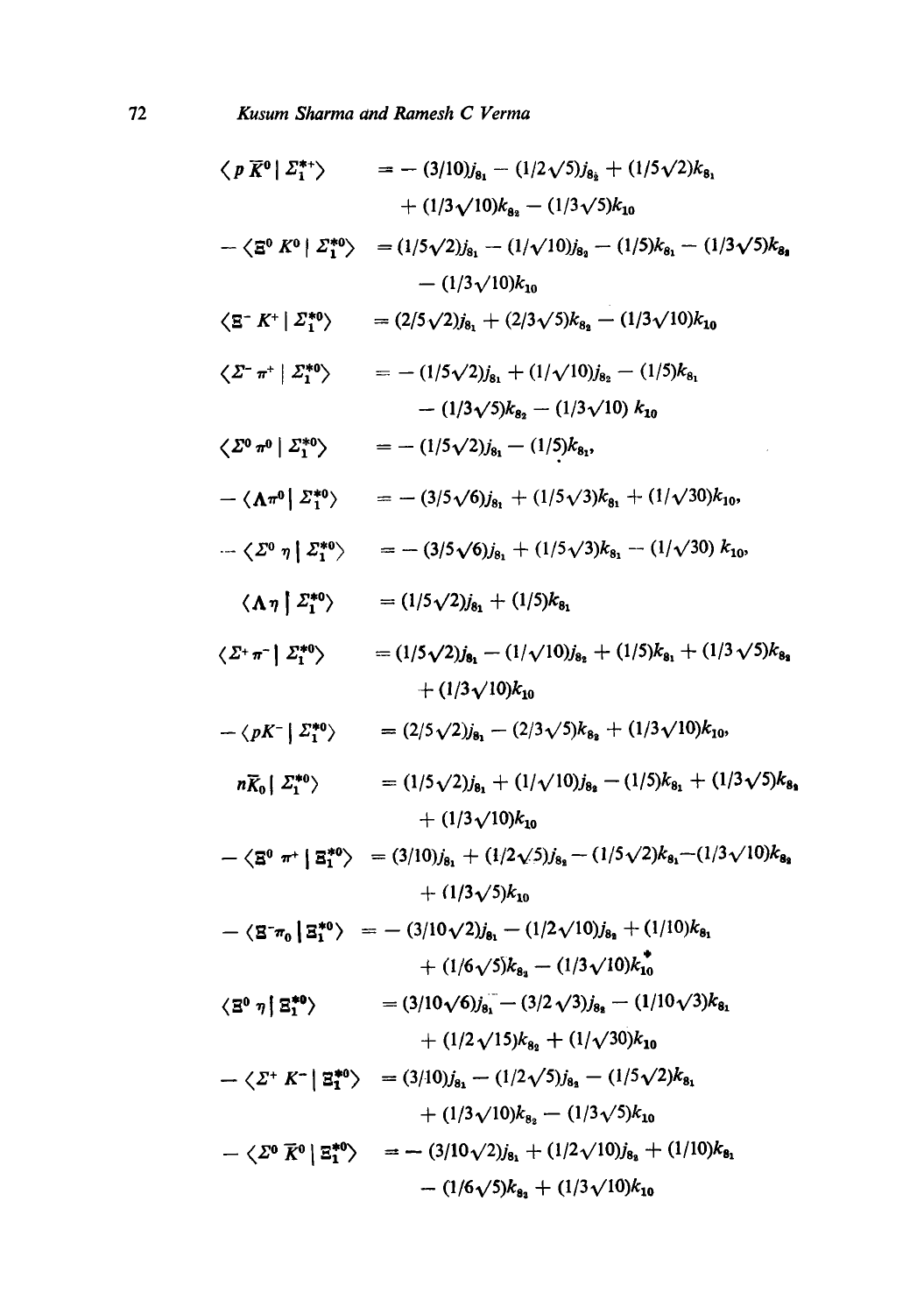*Weak nonleptonic decays of*  $3/2$ <sup>+</sup> *isobars in SU(3)* 73

$$
\langle \mathbf{\Lambda} \ \overline{K}^0 | \ \mathbf{\Xi}_1^{*0} \rangle = (3/10\sqrt{6})j_{8_1} + (3/2\sqrt{30})j_{8_2} - (1/10\sqrt{3})k_{8_1} - (1/2\sqrt{15})k_{8_2} - (1/\sqrt{30})k_{10}.
$$

# **Appendix B**

Following are give the isoscalar factors for the direct product  $27 \otimes 10$  used in the paper.

| $Y=2, I=2$                                                                                                                                            |                                                                                                                                                                                                                                                                                                                                                                                                                                               |    |                                                                                                                    |
|-------------------------------------------------------------------------------------------------------------------------------------------------------|-----------------------------------------------------------------------------------------------------------------------------------------------------------------------------------------------------------------------------------------------------------------------------------------------------------------------------------------------------------------------------------------------------------------------------------------------|----|--------------------------------------------------------------------------------------------------------------------|
| 35<br>81<br>64                                                                                                                                        |                                                                                                                                                                                                                                                                                                                                                                                                                                               |    |                                                                                                                    |
|                                                                                                                                                       |                                                                                                                                                                                                                                                                                                                                                                                                                                               |    |                                                                                                                    |
| $\frac{1}{\sqrt{2}}$ $\frac{-1}{\sqrt{3}}$<br>$\mathbf{1}$<br>$\frac{1}{\sqrt{6}}$                                                                    |                                                                                                                                                                                                                                                                                                                                                                                                                                               |    |                                                                                                                    |
|                                                                                                                                                       |                                                                                                                                                                                                                                                                                                                                                                                                                                               |    |                                                                                                                    |
| $35*$<br>27                                                                                                                                           |                                                                                                                                                                                                                                                                                                                                                                                                                                               |    |                                                                                                                    |
|                                                                                                                                                       |                                                                                                                                                                                                                                                                                                                                                                                                                                               |    |                                                                                                                    |
| $-\frac{\sqrt{5}}{3}$                                                                                                                                 |                                                                                                                                                                                                                                                                                                                                                                                                                                               |    |                                                                                                                    |
|                                                                                                                                                       |                                                                                                                                                                                                                                                                                                                                                                                                                                               |    |                                                                                                                    |
| $35*$                                                                                                                                                 |                                                                                                                                                                                                                                                                                                                                                                                                                                               |    |                                                                                                                    |
|                                                                                                                                                       |                                                                                                                                                                                                                                                                                                                                                                                                                                               |    |                                                                                                                    |
|                                                                                                                                                       |                                                                                                                                                                                                                                                                                                                                                                                                                                               |    |                                                                                                                    |
|                                                                                                                                                       |                                                                                                                                                                                                                                                                                                                                                                                                                                               |    |                                                                                                                    |
| 64 35                                                                                                                                                 |                                                                                                                                                                                                                                                                                                                                                                                                                                               |    |                                                                                                                    |
| $\frac{2}{\sqrt{15}}$<br>$\frac{-\sqrt{5}}{2\sqrt{6}}$                                                                                                |                                                                                                                                                                                                                                                                                                                                                                                                                                               |    |                                                                                                                    |
|                                                                                                                                                       |                                                                                                                                                                                                                                                                                                                                                                                                                                               |    |                                                                                                                    |
| 35<br>64<br>81                                                                                                                                        | $35*$                                                                                                                                                                                                                                                                                                                                                                                                                                         | 27 | 10                                                                                                                 |
|                                                                                                                                                       |                                                                                                                                                                                                                                                                                                                                                                                                                                               |    | $\frac{-5\sqrt{2}}{3\sqrt{21}}$                                                                                    |
| $\frac{\sqrt{15}}{2\sqrt{7}}$ $\frac{-\sqrt{5}}{3\sqrt{21}}$ $\frac{-\sqrt{5}}{6\sqrt{3}}$ $\frac{-\sqrt{5}}{3\sqrt{6}}$ $\frac{\sqrt{3}}{\sqrt{14}}$ |                                                                                                                                                                                                                                                                                                                                                                                                                                               |    |                                                                                                                    |
|                                                                                                                                                       | $\frac{1}{2\sqrt{5}} \frac{2\sqrt{2}}{\sqrt{15}} \frac{\sqrt{5}}{2\sqrt{3}}$<br>$Y=2, I=1$<br>64<br>$\frac{2\sqrt{2}}{3\sqrt{7}}$ $\frac{5}{\sqrt{42}}$ $\frac{\sqrt{5}}{3\sqrt{2}}$<br>$rac{5}{3\sqrt{7}}$ $rac{1}{\sqrt{21}}$<br>$Y=2, I=0$<br>$10*$<br>$\frac{-1}{\sqrt{3}} \frac{\sqrt{2}}{\sqrt{3}}$<br>$\frac{\sqrt{2}}{\sqrt{3}}$ $\frac{1}{\sqrt{3}}$<br>$Y=1, I=5/2$<br>81<br>$\sqrt{21}$<br>$\overline{2\sqrt{10}}$<br>$Y=1, I=3/2$ |    | $\frac{\sqrt{3}}{\sqrt{70}} \frac{2\sqrt{14}}{3\sqrt{15}} \frac{\sqrt{5}}{3\sqrt{6}} \frac{\sqrt{5}}{3\sqrt{3}}$ 0 |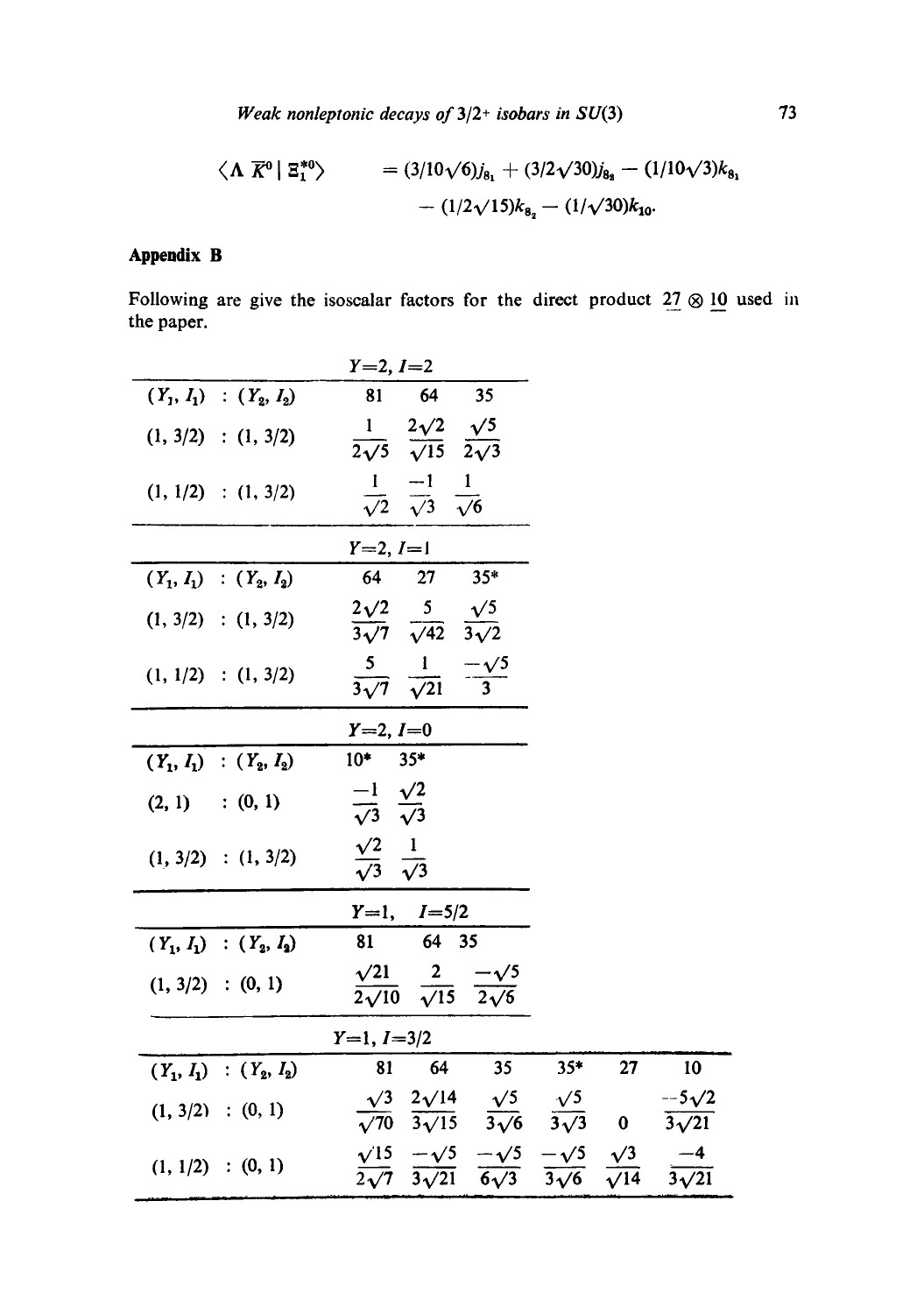| $Y=1, I=1/2$                                                                                                                                                                                                             |            |  |  |
|--------------------------------------------------------------------------------------------------------------------------------------------------------------------------------------------------------------------------|------------|--|--|
| 64<br>$35*$<br>27<br>$10*$<br>8<br>$(Y_1, I_1)$ : $(Y_2, I_2)$                                                                                                                                                           |            |  |  |
| $\frac{2\sqrt{5}}{3\sqrt{21}}$ $\frac{7}{6\sqrt{3}}$ $\frac{\sqrt{3}}{2\sqrt{7}}$ $\frac{1}{3\sqrt{3}}$ $\frac{-2\sqrt{2}}{3\sqrt{3}}$<br>$(1, 3/2)$ : $(0, 1)$                                                          |            |  |  |
| $\frac{10}{3\sqrt{21}} \frac{-\sqrt{5}}{3\sqrt{3}} \frac{-\sqrt{3}}{\sqrt{35}} \frac{\sqrt{5}}{3\sqrt{3}} \frac{-\sqrt{2}}{3\sqrt{15}}$<br>$(1, 1/2)$ : $(0, 1)$                                                         |            |  |  |
| $Y=0, I=0$                                                                                                                                                                                                               |            |  |  |
| 64<br>27<br>8<br>$(Y_1, I_1)$ : $(Y_2, I_2)$                                                                                                                                                                             |            |  |  |
| $\frac{\sqrt{10}}{\sqrt{21}}$ $\frac{-4}{\sqrt{35}}$ $\frac{1}{\sqrt{15}}$<br>$(1, 1/2)$ : $(-1, 1/2)$                                                                                                                   |            |  |  |
| $Y=0, I=2$                                                                                                                                                                                                               |            |  |  |
| $35*$<br>64<br>27<br>81<br>35<br>$(Y_1, I_1)$ : $(Y_2, I_2)$                                                                                                                                                             |            |  |  |
| $(1, 3/2)$ : (-1, 1/2) $\frac{3}{2\sqrt{10}}$ $\frac{4\sqrt{2}}{\sqrt{105}}$ $\frac{-\sqrt{5}}{2\sqrt{6}}$ $\frac{1}{2\sqrt{3}}$ $\frac{-\sqrt{5}}{2\sqrt{7}}$                                                           |            |  |  |
| $Y=0, I=1$                                                                                                                                                                                                               |            |  |  |
| 64<br>81<br>$35*$<br>35<br>27<br>10<br>$(Y_1, I_1)$ : $(Y_2, I_2)$                                                                                                                                                       | $10*$<br>8 |  |  |
| $(1, 3/2)$ : (-1, 1/2) $\frac{1}{2\sqrt{14}} \frac{8\sqrt{2}}{9\sqrt{7}} \frac{\sqrt{5}}{18\sqrt{2}} \frac{11}{18} \frac{-1}{2\sqrt{21}} \frac{-4\sqrt{5}}{9\sqrt{7}} \frac{-\sqrt{2}}{9} \frac{-4}{9}$                  |            |  |  |
| $(1, 1/2)$ : (-1, 1/2) $\frac{\sqrt{5}}{\sqrt{14}}$ $\frac{\sqrt{10}}{9\sqrt{7}}$ $\frac{-7}{9\sqrt{2}}$ $\frac{-\sqrt{5}}{9}$ $\frac{1}{\sqrt{105}}$ $\frac{2}{9\sqrt{7}}$ $\frac{\sqrt{10}}{9}$ $\frac{-7}{9\sqrt{5}}$ |            |  |  |
| $Y = -1, I = 3/2$                                                                                                                                                                                                        |            |  |  |
| $35*$<br>$10*$<br>35<br>27<br>$(Y_1, I_1)$ : $(Y_2, I_2)$ 81 64                                                                                                                                                          |            |  |  |
| $(1, 3/2)$ : (-2, 0) $\frac{1}{4}$ $\frac{2}{\sqrt{21}}$ $\frac{-\sqrt{5}}{4\sqrt{3}}$ $\frac{\sqrt{5}}{2\sqrt{6}}$ $\frac{-\sqrt{15}}{2\sqrt{14}}$ $\frac{-1}{\sqrt{6}}$                                                |            |  |  |
| $Y = -1, I = 1/2$                                                                                                                                                                                                        |            |  |  |
| 27<br>10<br>8<br>81<br>64<br>35<br>$(Y_1, I_1)$ : $(Y_2, I_2)$                                                                                                                                                           |            |  |  |
| $(1, 1/2)$ : (-2, 0) $\frac{1}{\sqrt{7}} \frac{\sqrt{2}}{\sqrt{21}} \frac{-1}{\sqrt{3}} \frac{-\sqrt{6}}{\sqrt{35}} \frac{2}{\sqrt{21}} \frac{1}{\sqrt{15}}$                                                             |            |  |  |